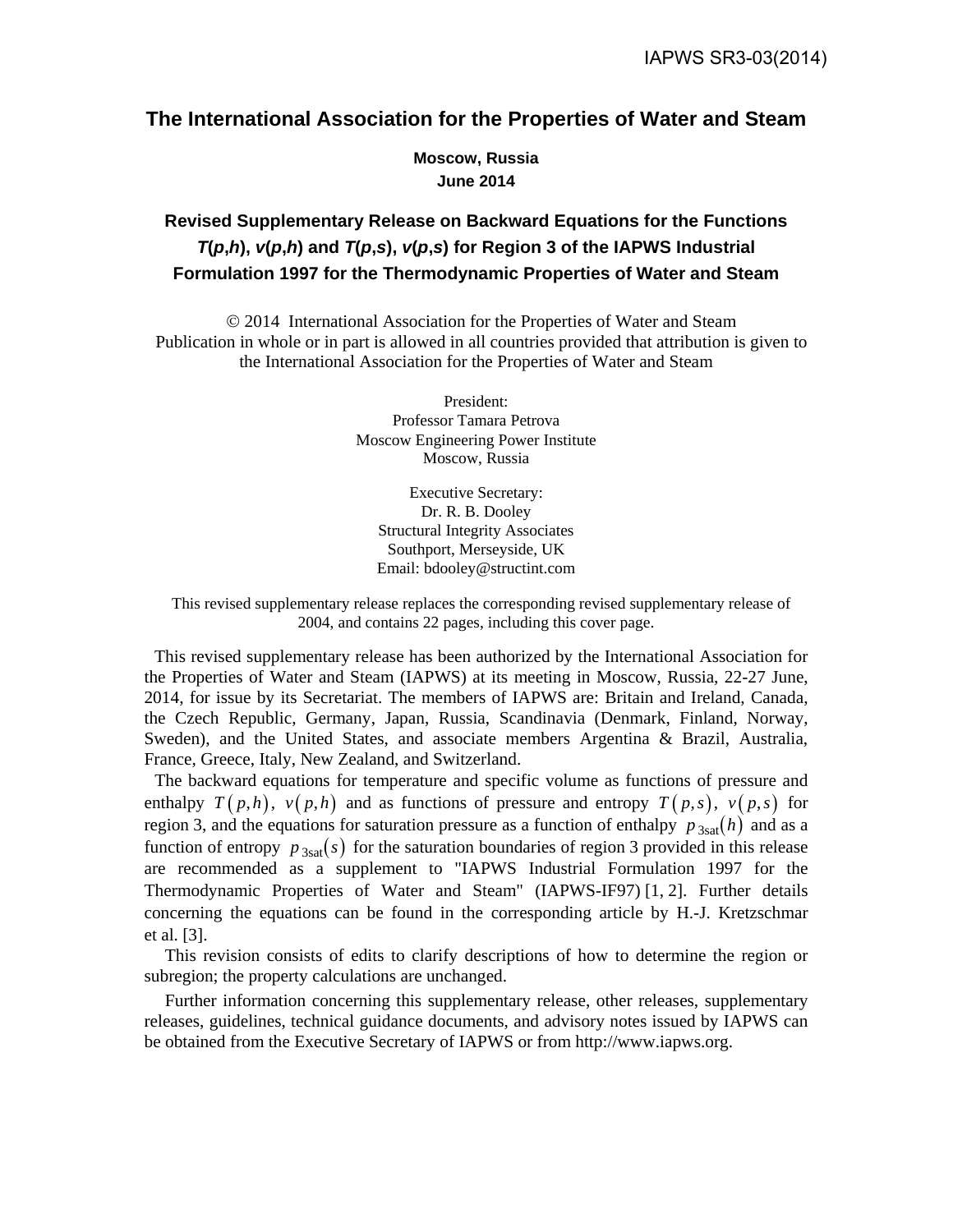### **Contents**

|   |              | 1 Nomenclature                                                                          | $\mathbf{2}$            |  |  |  |  |  |
|---|--------------|-----------------------------------------------------------------------------------------|-------------------------|--|--|--|--|--|
|   | 2 Background |                                                                                         |                         |  |  |  |  |  |
|   |              | 3 Backward Equations $T(p,h)$ , $v(p,h)$ , $T(p,s)$ , and $v(p,s)$ for Region 3         | $\overline{\mathbf{4}}$ |  |  |  |  |  |
|   | 3.1          | <b>Numerical Consistency Requirements</b>                                               | 4                       |  |  |  |  |  |
|   | 3.2          | Structure of the Equation Set                                                           | 5                       |  |  |  |  |  |
|   | 3.3          | Backward Equations $T(p,h)$ and $v(p,h)$ for Subregions 3a and 3b                       | 7                       |  |  |  |  |  |
|   | 3.4          | Backward Equations $T(p,s)$ and $v(p,s)$ for Subregions 3a and 3b                       | 11                      |  |  |  |  |  |
|   | 3.5          | Computing Time in Relation to IAPWS-IF97                                                | 16                      |  |  |  |  |  |
|   |              | 4 Boundary Equations $p_{sat}(h)$ and $p_{sat}(s)$ for the Saturation Lines of Region 3 | 16                      |  |  |  |  |  |
|   | 4.1          | Determination of the Region Boundaries for Given Variables $(p,h)$ and $(p,s)$          | 16                      |  |  |  |  |  |
|   | 4.2          | <b>Numerical Consistency Requirements</b>                                               | 17                      |  |  |  |  |  |
|   | 4.3          | Boundary Equations $p_{\text{sat}}(h)$ and $p_{\text{sat}}(s)$                          | 17                      |  |  |  |  |  |
|   | 4.4          | Computing Time in Relation to IAPWS-IF97                                                | 21                      |  |  |  |  |  |
| 5 |              | <b>References</b>                                                                       | 22                      |  |  |  |  |  |

## **1 Nomenclature**

Thermodynamic quantities:

- *f* Specific Helmholtz free energy
- *h* Specific enthalpy
- *p* Pressure
- *s* Specific entropy
- *T* Absolute temperature a
- *v* Specific volume
- $\Delta$  Difference in any quantity
- $\eta$  Reduced enthalpy,  $\eta = h/h^*$
- $\theta$  Reduced temperature  $\theta = T/T^*$
- $\pi$  Reduced pressure,  $\pi = p/p^*$
- $\rho$  Density
- $\sigma$  Reduced entropy,  $\sigma = s/s^*$
- $\omega$  Reduced volume,  $\omega = v/v^*$
- *x* Vapor fraction

Root-mean-square value:

$$
\Delta x_{\text{RMS}} = \sqrt{\frac{1}{N} \sum_{n=1}^{N} (\Delta x_n)^2}
$$

where  $\Delta x_n$  can be either absolute or percentage difference between the corresponding quantities *x*; *N* is the number of  $\Delta x_n$  values (100 million points uniformly distributed over the range of validity in the *p*-*T* plane).

Superscripts:

- 01 Equation of IAPWS-IF97-S01
- 97 Quantity or equation of IAPWS-IF97
- \* Reducing quantity
- ' Saturated liquid state
- " Saturated vapor state
- Subscripts:
- 1 Region 1
- 2 Region 2
- 3 Region 3
- 3a Subregion 3a
- 3b Subregion 3b
- 3ab Boundary between subregions 3a and 3b
- 4 Region 4
- 5 Region 5
- B23 Boundary between regions 2 and 3
- c Critical point
- it Iterated quantity
- max Maximum value of a quantity
- RMS Root-mean-square value of a quantity
- sat Saturation state
- tol Tolerance, range of accepted value of a quantity

a Note: *T* denotes absolute temperature on the International Temperature Scale of 1990 (ITS-90).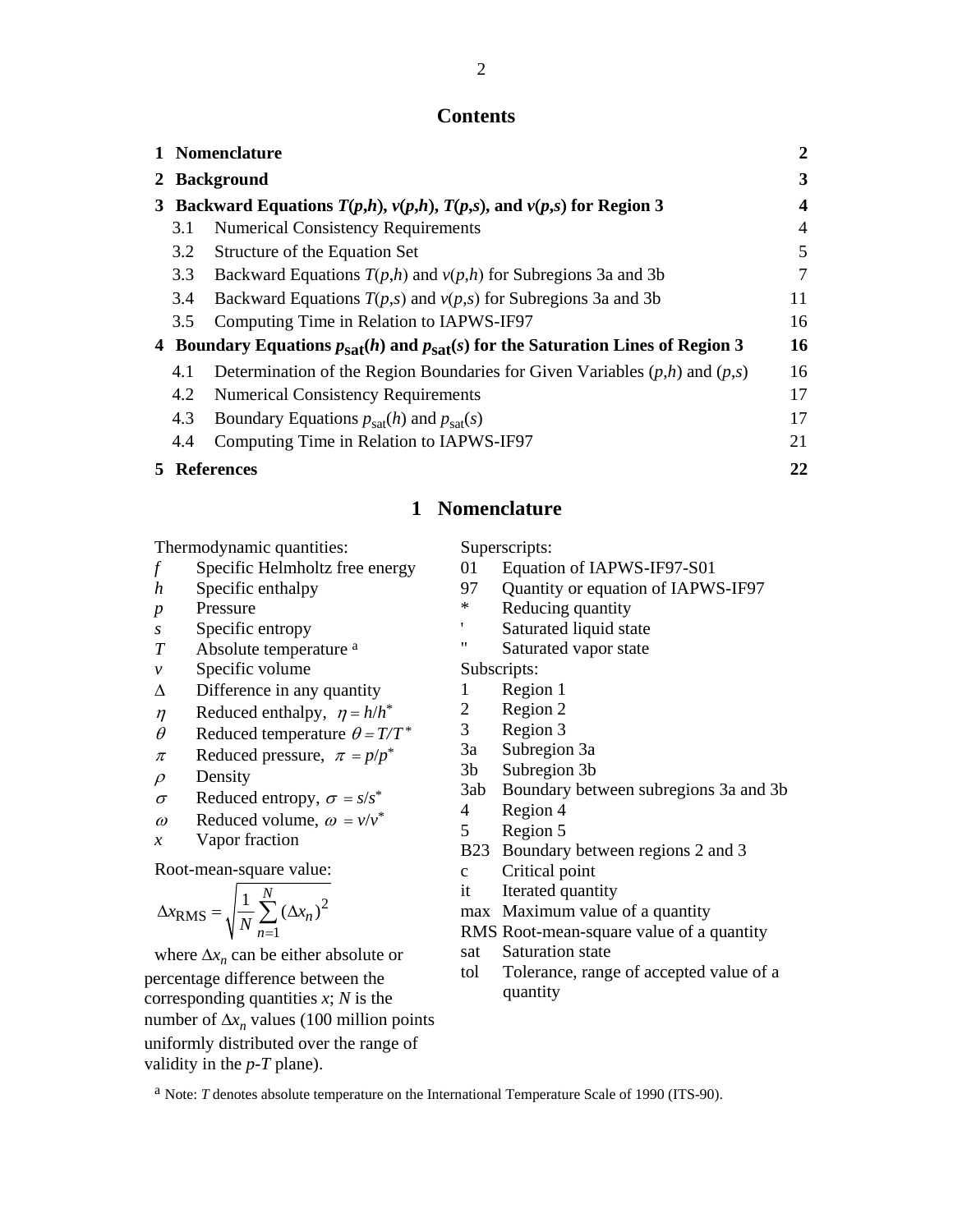#### **2 Background**

The Industrial Formulation IAPWS-IF97 for the thermodynamic properties of water and steam [1, 2] contains basic equations, saturation equations and equations for the most often used backward functions  $T(p,h)$  and  $T(p,s)$  valid in the liquid region 1 and the vapor region 2; see Figure 1. The IAPWS-IF97 was supplemented by "Backward Equations for Pressure as a Function of Enthalpy and Entropy  $p(h, s)$  to the Industrial Formulation 1997 for the Thermodynamic Properties of Water and Steam" [4, 5], which is referred to here as IAPWS-IF97-S01, including equations for the backward function  $p(h, s)$  valid in region 1 and region 2.



**Figure 1.** Regions and equations of IAPWS-IF97, IAPWS-IF97-S01, and the backward equations  $T(p,h)$ ,  $v(p,h)$ , and  $T(p,s)$ ,  $v(p,s)$  of this release

In modeling steam power cycles, thermodynamic properties as functions of the variables  $(p,h)$  or  $(p,s)$  are also required in region 3. It is difficult to perform these calculations with IAPWS-IF97, because two-dimensional iteration is required using the functions  $p(v,T)$ ,  $h(v,T)$  or  $p(v,T)$ ,  $s(v,T)$  that can be explicitly calculated from the fundamental region 3 equation  $f(v,T)$ . While these calculations are not frequently required in region 3, the relatively large computing time required for two-dimensional iteration can be significant in process modeling.

In order to avoid such iterations, this release provides equations for the backward functions  $T_3(p,h)$ ,  $v_3(p,h)$  and  $T_3(p,s)$ ,  $v_3(p,s)$ , see Figure 1. With temperature and specific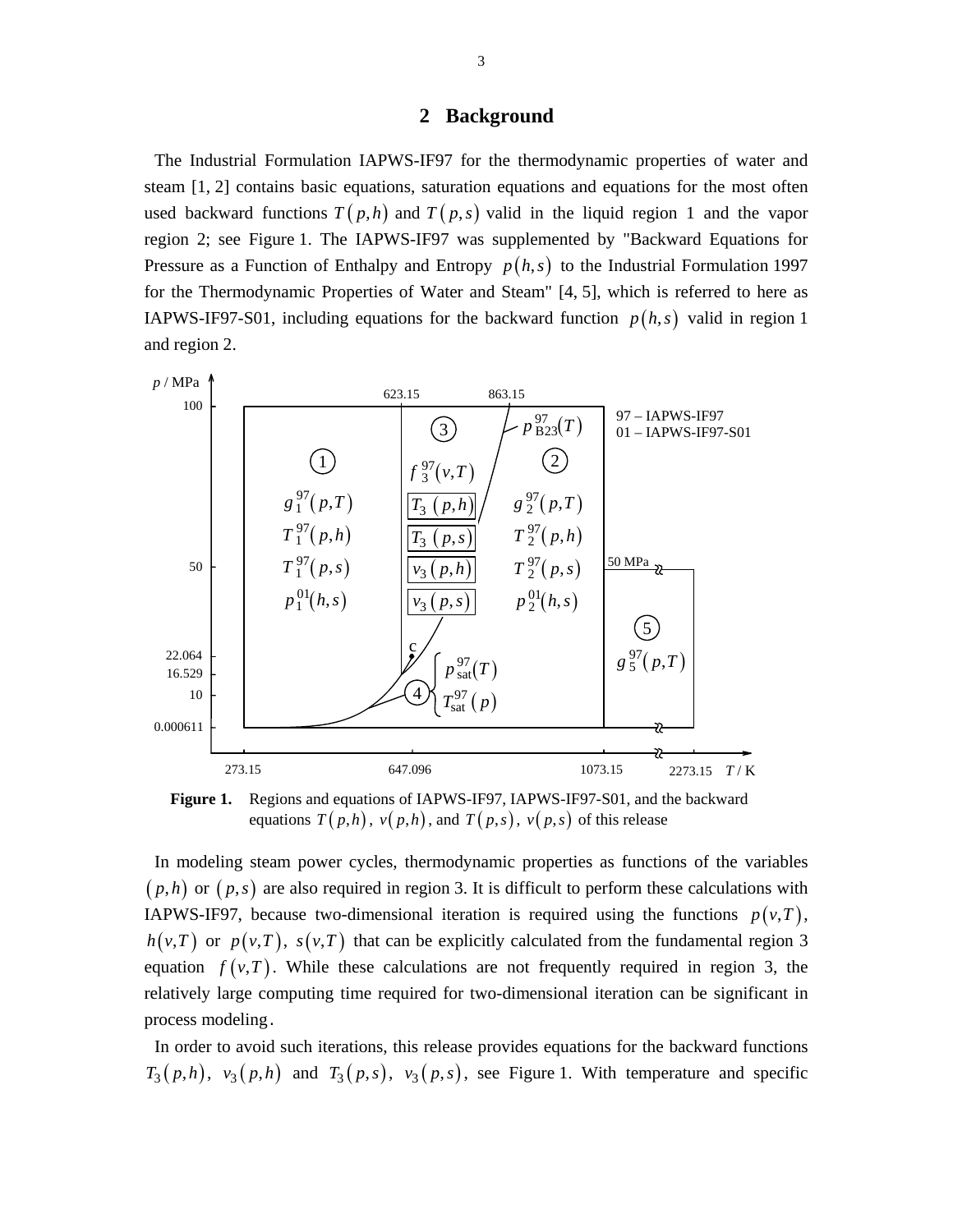volume calculated from the backward equations, the other properties in region 3 can be calculated using the IAPWS-IF97 basic equation  $f_3^{97}(v,T)$ .

In addition, boundary equations for the saturation pressure as a function of enthalpy  $p_{3sat}(h)$  and as a function of entropy  $p_{3sat}(s)$  for the saturated liquid and vapor lines of region 3 are provided. Using these equations, whether a state point is located in the singlephase region or in the two-phase (wet steam) region can be determined without iteration. Section 4 contains the comprehensive description of the boundary equations.

The numerical consistencies of all backward equations and boundary equations presented in Sections 3 and 4 with the IAPWS-IF97 basic equation are sufficient for most applications in heat cycle and steam turbine calculations. For applications where the demands on numerical consistency are extremely high, iterations using the IAPWS-IF97 basic equation may be necessary. In these cases, the backward or boundary equations can be used for calculating very accurate starting values. The time required to reach the convergence criteria of the iteration will be significantly reduced.

The presented backward and boundary equations can only be used in their ranges of validity described in Sections 3.2, 4.3, and 4.4. They should not be used for determining any thermodynamic derivatives.

In any case, depending on the application, a conscious decision is required whether to use the backward or boundary equations or to calculate the corresponding values by iterations from the basic equation of IAPWS-IF97.

# **3 Backward Equations** *T***(***p***,***h***),**  $v(p,h)$ **,**  $T(p,s)$ **, and**  $v(p,s)$  **for Region 3**

#### **3.1 Numerical Consistency Requirements**

The permissible value for the numerical consistency  $|\Delta T|_{\text{tol}} = 25 \text{ mK}$  of the backward functions  $T_3(p,h)$  and  $T_3(p,s)$  with the basic equation  $f_3^{97}(v,T)$  was determined by IAPWS [6, 7] as a result of an international survey.

The permissible value  $\Delta v_{\text{tol}}$  for the numerical consistency for the equations  $v_3(p,h)$  and  $v_3(p,s)$  can be estimated from the total differentials

$$
\Delta v_{\text{tol}} = \left(\frac{\partial v}{\partial T}\right)_h \Delta T_{\text{tol}} + \left(\frac{\partial v}{\partial h}\right)_T \Delta h_{\text{tol}} \quad \text{and} \quad \Delta v_{\text{tol}} = \left(\frac{\partial v}{\partial T}\right)_s \Delta T_{\text{tol}} + \left(\frac{\partial v}{\partial s}\right)_T \Delta s_{\text{tol}} \ ,
$$

where  $\left(\frac{\partial v}{\partial x}\right)$  $\left(\overline{\partial T}\right)_h$  $\left(\frac{\partial v}{\partial h}\right)_h, \, \left(\frac{\partial v}{\partial h}\right)_T$  $\left(\frac{\partial v}{\partial T}\right)_r$  ,  $\left(\frac{\partial v}{\partial T}\right)_s$  $\left(\frac{\partial v}{\partial s}\right)_T$ , and  $\left(\frac{\partial v}{\partial s}\right)_T$ *v s* are derivatives [8] calculated from the IAPWS-

IF97 basic equation and  $\Delta h_{\text{tol}}$  and  $\Delta s_{\text{tol}}$  are values determined by IAPWS for the adjacent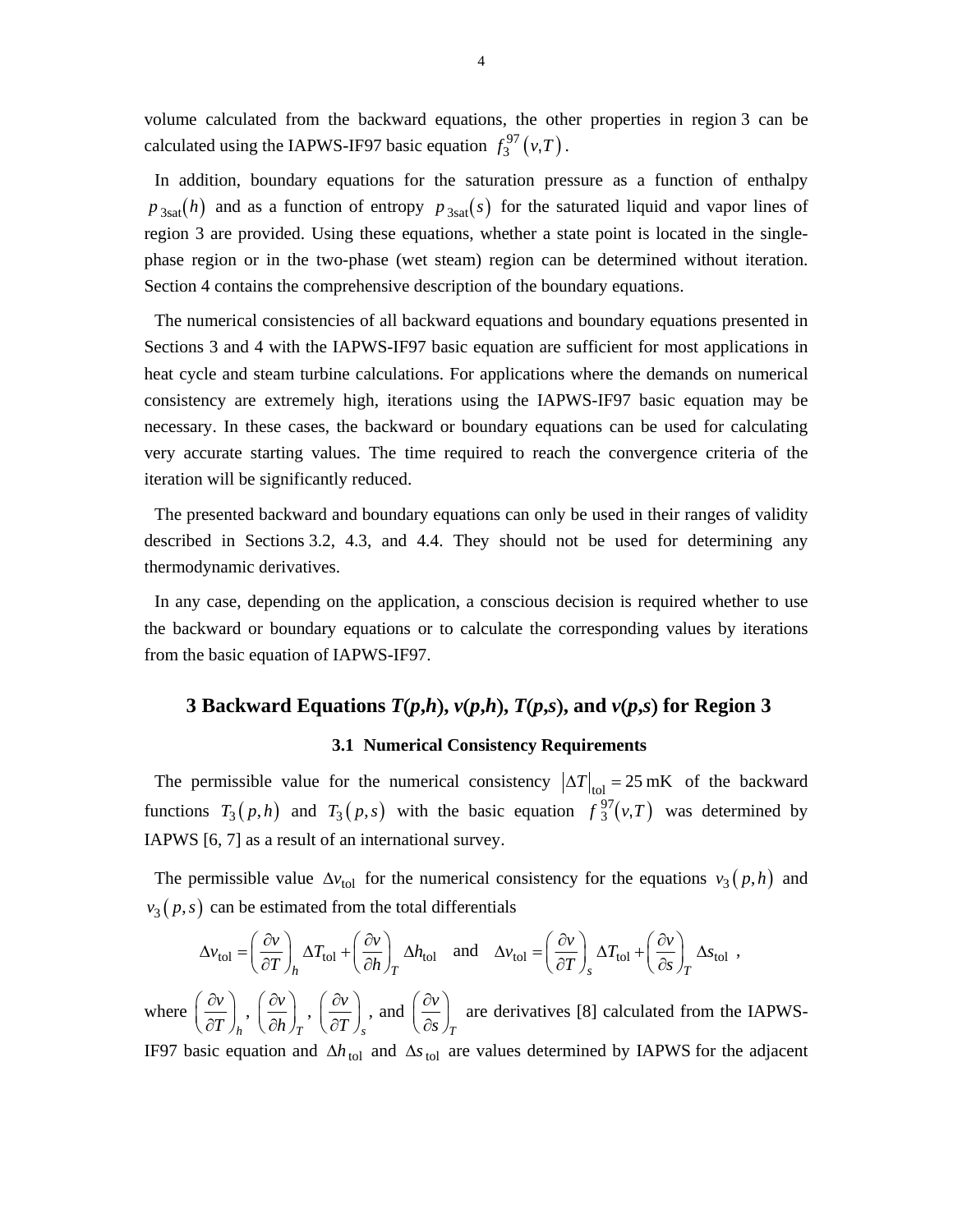region 1 and subregion 2c [9], see Table 1. The resulting permissible specific volume difference is  $\left|\Delta v/v\right|_{\text{tol}} = 0.01\%$  for both functions  $v_3(p, h)$  and  $v_3(p, s)$ .

At the critical point  $T_c = 647.096 \text{ K}$ ,  $v_c = 1/ (322 \text{ kg m}^{-3})$  [10], more stringent consistency requirements were arbitrarily set. These were  $|\Delta T|_{\text{tol}} = 0.49 \text{ mK}$  and  $|\Delta v / v|_{\text{tol}} = 0.0001 \text{ %}.$ 

**Table 1.** Numerical consistency values  $|\Delta T|_{\text{tol}}$  of [6] required for  $T_3(p,h)$  and  $T_3(p,s)$ , values  $\left|\Delta h\right|_{\text{tol}}$ ,  $\left|\Delta s\right|_{\text{tol}}$  of [9], and resulting tolerances  $\left|\Delta v/v\right|_{\text{tol}}$ required for  $v_3(p,h)$  and  $v_3(p,s)$ 

|                       | $\Delta T\big _{\rm tol}$ | $ \Delta h _{\text{tol}}$ | $ \Delta s _{\text{tol}}$              | $ \Delta v/v _{\text{tol}}$ |
|-----------------------|---------------------------|---------------------------|----------------------------------------|-----------------------------|
| Region 3              | $25 \text{ mK}$           | 80 J kg <sup>-1</sup>     | 0.1 J kg <sup>-1</sup> K <sup>-1</sup> | 0.01%                       |
| <b>Critical Point</b> | $0.49$ mK                 | $\overline{\phantom{0}}$  |                                        | 0.0001%                     |

#### **3.2 Structure of the Equation Set**

The equation set consists of backward equations  $T(p,h)$ ,  $v(p,h)$  and  $T(p,s)$ ,  $v(p,s)$  for region 3. Region 3 is defined by:

 $623.15 \text{ K} \le T \le 863.15 \text{ K} \text{ and } p_{B23}^{97}(T) \le p \le 100 \text{ MPa}$ ,

where  $p_{B23}^{97}$  represents the B23 equation of IAPWS-IF97. Figure 2 shows the way in which region 3 is divided into the two subregions 3a and 3b.

The boundary between the subregions 3a and 3b corresponds to the critical isentropic line

$$
s = s_c = 4.412\ 021\ 482\ 234\ 76\ \mathrm{kJ\ kg}^{-1}\ \mathrm{K}^{-1};
$$

see Figure 2. For the functions  $T(p,s)$  and  $v(p,s)$ , input points can be tested directly to identify the subregion since the specific entropy is an independent variable.

In order to decide which  $T(p,h)$ ,  $v(p,h)$  equation, 3a or 3b, must be used for given values of *p* and *h*, the boundary equation  $h_{3ab}(p)$ , Eq. (1), has to be used; see Figure 2. This equation is a polynomial of the third degree and reads

$$
\frac{h_{3ab}(p)}{h^*} = \eta(\pi) = n_1 + n_2 \pi + n_3 \pi^2 + n_4 \pi^3
$$
\n(1)

where  $\eta = h/h^*$  and  $\pi = p/p^*$  with  $h^* = 1 \text{ kJ kg}^{-1}$  and  $p^* = 1 \text{ MPa}$ . The coefficients  $n_1 \text{ to } n_4$ of Eq. (1) are listed in Table 2. The range of the equation  $h_{3ab}(p)$  is from the critical point to 100 MPa. The related temperature at 100 MPa is  $T = 762.380873481$  K. Equation (1) does not exactly describe the critical isentropic line.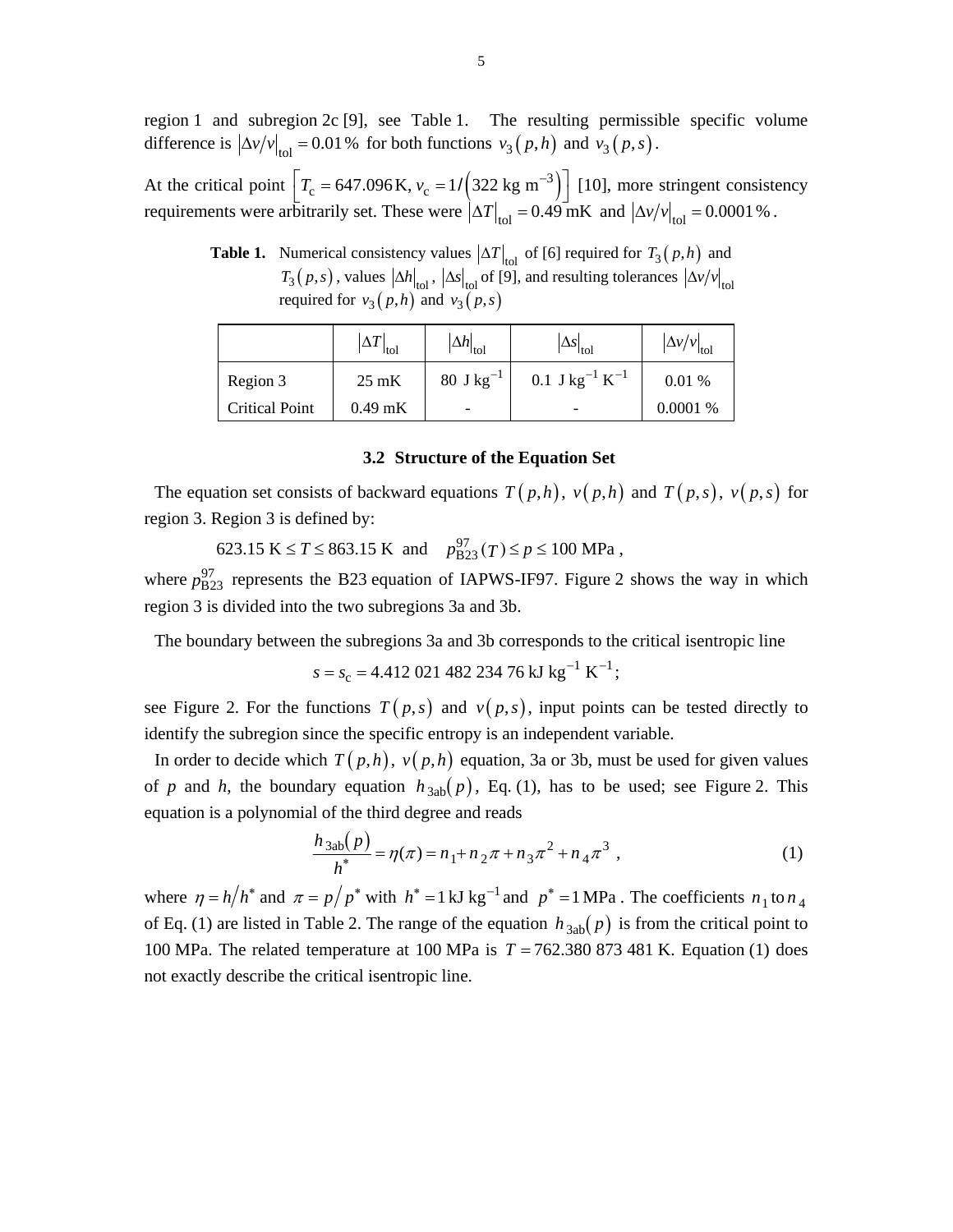

**Figure 2.** Division of region 3 into two subregions 3a and 3b for the backward equations  $T(p,h)$ ,  $v(p,h)$  and  $T(p,s)$ ,  $v(p,s)$ 

**Table 2.** Numerical values of the coefficients of the equation  $h_{3ab}(p)$  in its dimensionless form, Eq. (1), for defining the boundary between subregions 3a and 3b

| $n_{\rm i}$                                      | $n_{\rm}$                                         |
|--------------------------------------------------|---------------------------------------------------|
| 1 0.201 464 004 206 875 $\times$ 10 <sup>4</sup> | $-0.219921901054187 \times 10^{-1}$               |
| 2 0.374 696 550 136 983 $\times$ 10 <sup>1</sup> | $0.875$ 131 686 009 950 $\times$ 10 <sup>-4</sup> |

The maximum specific entropy deviation was determined as

$$
\left|\Delta s_{3ab}\right|_{\text{max}} = \left| s_3^{97} \left( T_{\text{it}}^{97} \left( p, h_{3ab}(p) \right), v_{\text{it}}^{97} \left( p, h_{3ab}(p) \right) \right) - s_c \right|_{\text{max}} = 0.66 \text{ J kg}^{-1} \text{ K}^{-1} ,
$$

where  $T_{it}^{97}$  and  $v_{it}^{97}$  were obtained by iterations using the derivatives  $p_3^{97}(v,T)$  and  $s_3^{97}(v,T)$ of the IAPWS-IF97 basic equation for region 3.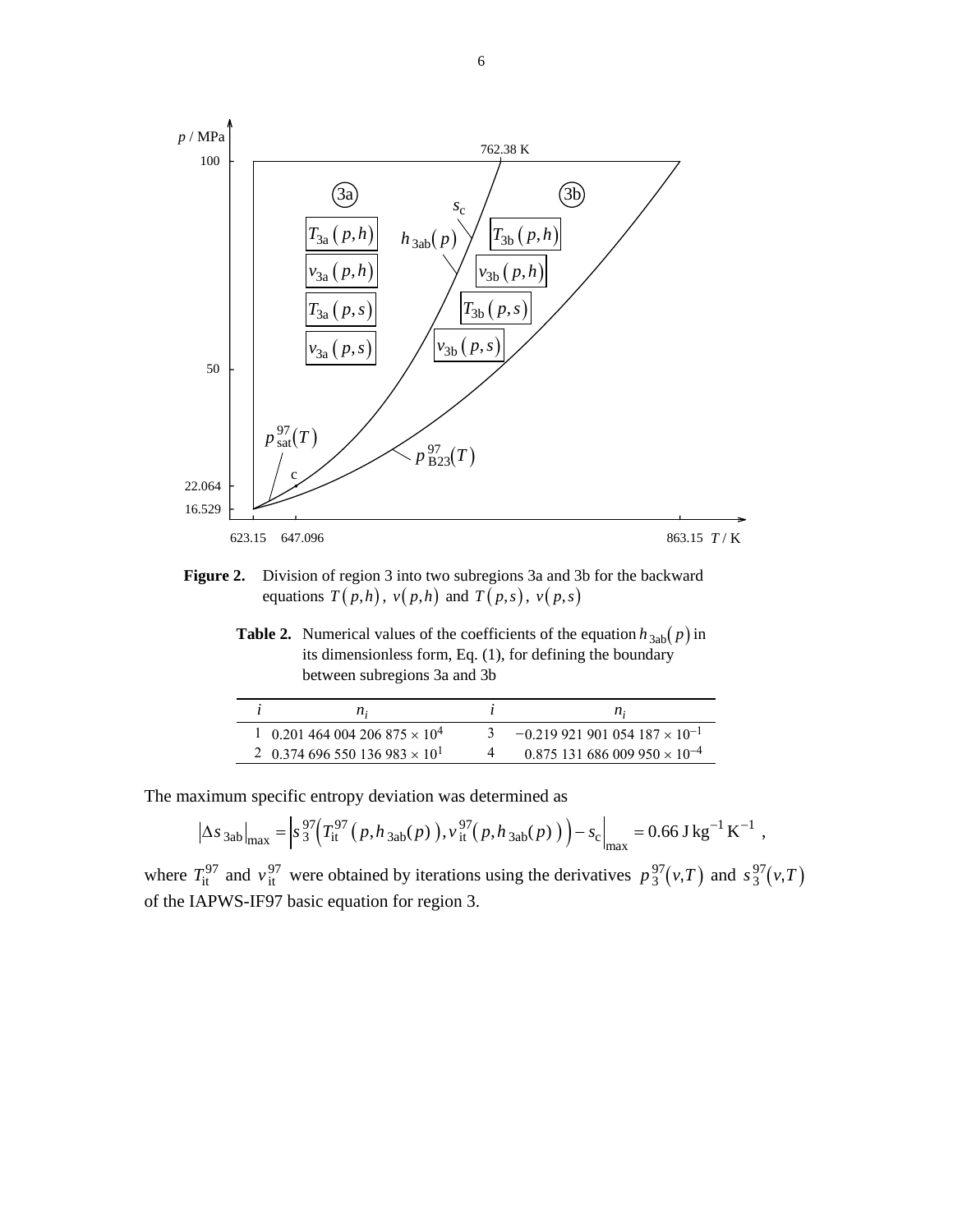Equation (1) does not correctly reproduce the isentropic line  $s = s_c$  at pressures lower than  $p_c$ . However, the calculated values  $h_{3ab}(p)$  are not higher than the enthalpy on the saturated vapor line and not lower than the enthalpy on the saturated liquid line.

For *computer-program verification*, Eq. (1) gives the following *p*-*h* point:

$$
p = 25 \text{ MPa}
$$
,  $h_{3ab}(p) = 2.095\,936\,454 \times 10^3 \text{ kJ kg}^{-1}$ .

#### **3.3 Backward Equations**  $T(p,h)$  **and**  $v(p,h)$  **for Subregions 3a and 3b**

*The Equations T(p,h).* The backward equation  $T_{3a}(p,h)$  for subregion 3a has the following dimensionless form:

$$
\frac{T_{3a}(p,h)}{T^*} = \theta_{3a}(\pi,\eta) = \sum_{i=1}^{31} n_i (\pi + 0.240)^{I_i} (\eta - 0.615)^{J_i}, \qquad (2)
$$

where  $\theta = T/T^*$ ,  $\pi = p/p^*$ , and  $\eta = h/h^*$ , with  $T^* = 760 \text{ K}$ ,  $p^* = 100 \text{ MPa}$ , and  $h^* = 2300 \text{ kJ kg}^{-1}$ . The coefficients  $n_i$  and exponents  $I_i$  and  $J_i$  of Eq. (2) are listed in Table 3.

The backward equation  $T_{3b}(p,h)$  for subregion 3b reads in its dimensionless form

$$
\frac{T_{3b}(p,h)}{T^*} = \theta_{3b}(\pi,\eta) = \sum_{i=1}^{33} n_i (\pi + 0.298)^{I_i} (\eta - 0.720)^{J_i}, \qquad (3)
$$

where  $\theta = T/T^*$ ,  $\pi = p/p^*$ , and  $\eta = h/h^*$ , with  $T^* = 860 \text{ K}$ ,  $p^* = 100 \text{ MPa}$ , and  $h^* = 2800 \text{ kJ kg}^{-1}$ . The coefficients  $n_i$  and exponents  $I_i$  and  $J_i$  of Eq. (3) are listed in Table 4.

**Table 3.** Coefficients and exponents of the backward equation  $T_{3a}(p,h)$  for subregion 3a in its dimensionless form, Eq. (2)

| i  | $I_i$    | $J_i$          | $n_i$                                              |    | $I_i$    | $J_i$          | $n_i$                                              |
|----|----------|----------------|----------------------------------------------------|----|----------|----------------|----------------------------------------------------|
|    | $1 -12$  | $\theta$       | $-0.133$ 645 667 811 215 $\times$ 10 <sup>-6</sup> | 17 | $-3$     | $\theta$       | $-0.384460997596657 \times 10^{-5}$                |
|    | $2 -12$  |                | $0.455912656802978\times 10^{-5}$                  | 18 | $-2$     | 1              | $0.337 423 807 911 655 \times 10^{-2}$             |
|    | $3 -12$  | $\mathfrak{D}$ | $-0.146294640700979\times 10^{-4}$                 | 19 | $-2$     | 3              | $-0.551624873066791$                               |
|    | $4 -12$  | 6              | $0.639341312970080 \times 10^{-2}$                 | 20 | $-2$     | 4              | 0.729 202 277 107 470                              |
|    | $5 -12$  | 14             | $0.372$ 783 927 268 847 $\times$ 10 <sup>3</sup>   | 21 | $-1$     | $\theta$       | $-0.992$ 522 757 376 041 $\times$ 10 <sup>-2</sup> |
|    | $6 -12$  | 16             | $-0.718$ 654 377 460 447 $\times$ 10 <sup>4</sup>  | 22 | $-1$     | $\mathfrak{D}$ | $-0.119308831407288$                               |
|    | $7 -12$  | 20             | $0.573$ 494 752 103 400 $\times$ 10 <sup>6</sup>   | 23 | $\theta$ | $\theta$       | 0.793 929 190 615 421                              |
|    | $8 - 12$ | 22             | $-0.267569329111439 \times 10^{7}$                 | 24 | $\Omega$ |                | 0.454 270 731 799 386                              |
|    | $9 - 10$ | 1              | $-0.334$ 066 283 302 614 $\times$ 10 <sup>-4</sup> | 25 |          |                | 0.209 998 591 259 910                              |
| 10 | $-10$    | 5              | $-0.245$ 479 214 069 597 $\times$ 10 <sup>-1</sup> | 26 | 3        | $\theta$       | $-0.642$ 109 823 904 738 $\times$ 10 <sup>-2</sup> |
| 11 | $-10$    | 12             | $0.478$ 087 847 764 996 $\times$ 10 <sup>2</sup>   | 27 | 3        |                | $-0.235155868604540\times10^{-1}$                  |
| 12 | $-8$     | $\theta$       | $0.764664131818904 \times 10^{-5}$                 | 28 | 4        | $\theta$       | $0.252233108341612 \times 10^{-2}$                 |
| 13 | $-8$     | 2              | $0.128$ 350 627 676 972 $\times$ 10 <sup>-2</sup>  | 29 | 4        | 3              | $-0.764885133368119 \times 10^{-2}$                |
| 14 | $-8$     | $\overline{4}$ | $0.171$ 219 081 377 331 $\times$ 10 <sup>-1</sup>  | 30 | 10       | 4              | $0.136$ 176 427 574 291 $\times$ 10 <sup>-1</sup>  |
| 15 | $-8$     | 10             | $-0.851\ 007\ 304\ 583\ 213\times 10^{1}$          | 31 | 12       | 5              | $-0.133$ 027 883 575 669 $\times$ 10 <sup>-1</sup> |
| 16 | $-5$     | 2              | $-0.136513461629781 \times 10^{-1}$                |    |          |                |                                                    |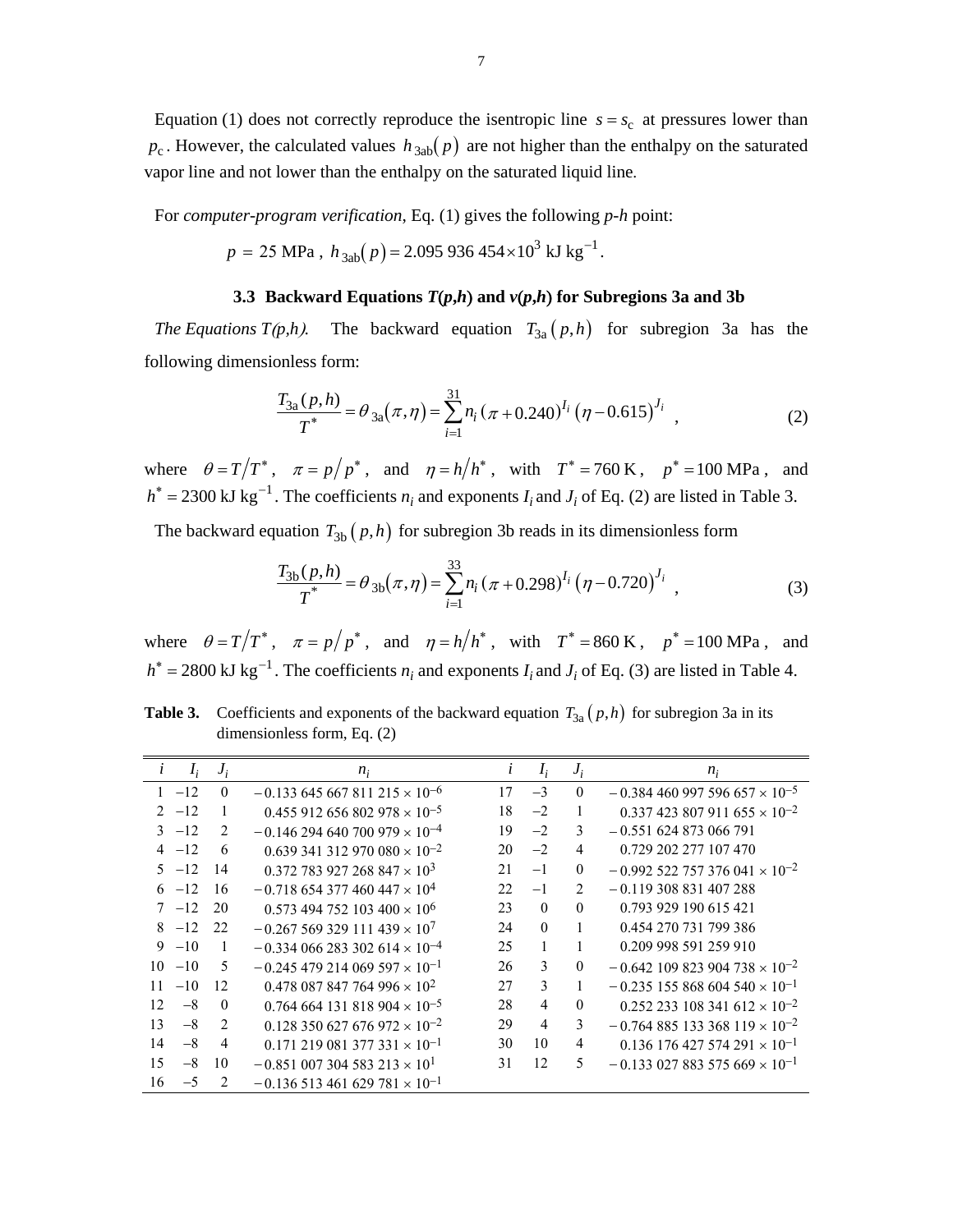| $\mathbf{L}$                | $I_i$ | $J_i$          | $n_i$                                              | $\iota$ | $I_i$    | $J_i$          | $n_i$                                              |
|-----------------------------|-------|----------------|----------------------------------------------------|---------|----------|----------------|----------------------------------------------------|
|                             | $-12$ | $\theta$       | $0.323$ 254 573 644 920 $\times$ 10 <sup>-4</sup>  | 18      | $-3$     | 5              | $-0.307$ 622 221 350 501 $\times$ 10 <sup>1</sup>  |
| $\mathcal{D}_{\mathcal{A}}$ | $-12$ |                | $-0.127$ 575 556 587 181 $\times$ 10 <sup>-3</sup> | 19      | $-2$     | $\theta$       | $-0.574$ 011 959 864 879 $\times$ 10 <sup>-1</sup> |
| $\mathcal{L}$               | $-10$ | $\Omega$       | $-0.475851877356068 \times 10^{-3}$                | 20      | $-2$     | 4              | $0.503$ 471 360 939 849 $\times$ 10 <sup>1</sup>   |
| $\overline{4}$              | $-10$ | 1              | $0.156$ 183 014 181 602 $\times$ 10 <sup>-2</sup>  | 2.1     | $-1$     | $\mathfrak{D}$ | $-0.925081888584834$                               |
| 5                           | $-10$ | 5              | 0.105 724 860 113 781                              | 22.     | $-1$     | 4              | 0.391 733 882 917 546 $\times$ 10 <sup>1</sup>     |
| 6                           | $-10$ | 10             | $-0.858$ 514 221 132 534 $\times$ 10 <sup>2</sup>  | 23      | $-1$     | 6              | $-0.773$ 146 007 130 190 $\times$ 10 <sup>2</sup>  |
| 7                           | $-10$ | 12             | $0.724$ 140 095 480 911 $\times$ 10 <sup>3</sup>   | 24      | $-1$     | 10             | $0.949308762098587 \times 10^{4}$                  |
| 8                           | $-8$  | $\theta$       | $0.296$ 475 810 273 257 $\times$ 10 <sup>-2</sup>  | 25      | $-1$     | 14             | $-0.141$ 043 719 679 409 $\times$ 10 <sup>7</sup>  |
| 9                           | $-8$  | 1              | $-0.592$ 721 983 365 988 $\times$ 10 <sup>-2</sup> | 26      | $-1$     | 16             | $0.849166230819026\times10^{7}$                    |
| 10                          | $-8$  | $\mathfrak{D}$ | $-0.126$ 305 422 818 666 $\times$ 10 <sup>-1</sup> | 27      | $\Omega$ | $\Omega$       | 0.861 095 729 446 704                              |
| 11                          | $-8$  | 4              | $-0.115$ 716 196 364 853                           | 28      | $\Omega$ | $\mathcal{D}$  | 0.323 346 442 811 720                              |
| 12                          | $-8$  | 10             | $0.849\ 000\ 969\ 739\ 595\times 10^{2}$           | 29      |          |                | 0.873 281 936 020 439                              |
| 13                          | $-6$  | $\mathbf{0}$   | $-0.108$ 602 260 086 615 $\times$ 10 <sup>-1</sup> | 30      | 3        | 1              | $-0.436$ 653 048 526 683                           |
| 14                          | $-6$  | 1              | $0.154$ 304 475 328 851 $\times$ 10 <sup>-1</sup>  | 31      | 5        |                | 0.286 596 714 529 479                              |
| 15                          | $-6$  | 2              | $0.750455441524466 \times 10^{-1}$                 | 32      | 6        |                | $-0.131$ 778 331 276 228                           |
| 16                          | $-4$  | $\theta$       | $0.252520973612982 \times 10^{-1}$                 | 33      | 8        | 1              | $0.676682064330275\times 10^{-2}$                  |
| 17                          | $-4$  | 1              | $-0.602$ 507 901 232 996 $\times$ 10 <sup>-1</sup> |         |          |                |                                                    |

**Table 4.** Coefficients and exponents of the backward equation  $T_{3b}(p,h)$  for subregion 3b in its dimensionless form, Eq. (3)

*Computer-program verification.* To assist the user in computer-program verification of Eqs. (2) and (3), Table 5 contains test values for calculated temperatures.

| Equation                | p / MPa | $h / kJ kg^{-1}$ | T/K                                    |
|-------------------------|---------|------------------|----------------------------------------|
|                         | 20      | 1700             | 6.293 083 892 $\times$ 10 <sup>2</sup> |
| $T_{3a}(p,h)$ , Eq. (2) | 50      | 2000             | 6.905 718 338 $\times$ 10 <sup>2</sup> |
|                         | 100     | 2100             | 7.336 163 014 $\times$ 10 <sup>2</sup> |
|                         | 20      | 2500             | $6.418418053 \times 10^{2}$            |
| $T_{3b}(p,h)$ , Eq. (3) | 50      | 2400             | 7.351 848 618 $\times$ 10 <sup>2</sup> |
|                         | 100     | 2700             | $8.420460876 \times 10^{2}$            |

**Table 5.** Selected temperature values calculated from Eqs. (2) and (3) <sup>a</sup>

a It is recommended that programmed functions be verified using 8 byte real values for all variables.

*The Equations*  $v(p,h)$ *.* The backward equation  $v_{3a}(p,h)$  for subregion 3a has the following dimensionless form:

$$
\frac{v_{3a}(p,h)}{v^*} = \omega_{3a}(\pi,\eta) = \sum_{i=1}^{32} n_i (\pi + 0.128)^{I_i} (\eta - 0.727)^{J_i}, \qquad (4)
$$

where  $\omega = v/v^*$ ,  $\pi = p/p^*$ , and  $\eta = h/h^*$ , with  $v^* = 0.0028 \text{ m}^3 \text{ kg}^{-1}$ ,  $p^* = 100 \text{ MPa}$ , and  $h^* = 2100 \text{ kJ kg}^{-1}$ . The coefficients  $n_i$  and exponents  $I_i$  and  $J_i$  of Eq. (4) are listed in Table 6.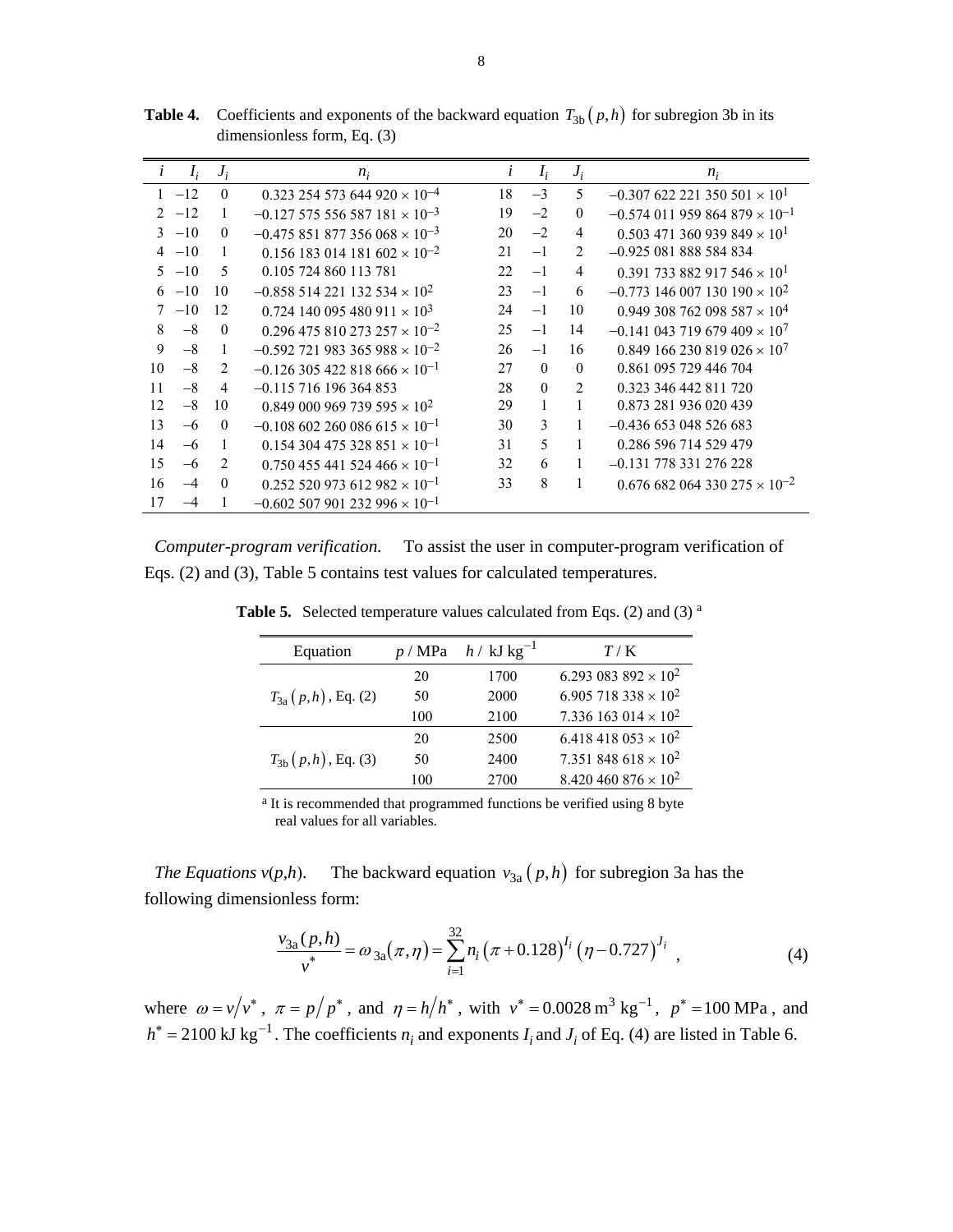The backward equation  $v_{3b}(p, h)$  for subregion 3b reads in its dimensionless form

$$
\frac{v_{3b}(p,h)}{v^*} = \omega_{3b}(\pi,\eta) = \sum_{i=1}^{30} n_i (\pi + 0.0661)^{I_i} (\eta - 0.720)^{J_i}, \qquad (5)
$$

where  $\omega = v/v^*$ ,  $\pi = p/p^*$ , and  $\eta = h/h^*$ , with  $v^* = 0.0088 \text{ m}^3 \text{ kg}^{-1}$ ,  $p^* = 100 \text{ MPa}$ , and  $h^* = 2800 \text{ kJ kg}^{-1}$ . The coefficients  $n_i$  and exponents  $I_i$  and  $J_i$  of Eq. (5) are listed in Table 7.

**Table 6.** Coefficients and exponents of the backward equation  $v_{3a}(p,h)$  for subregion 3a in its dimensionless form, Eq. (4)

| L             | $I_i$   | $J_i$          | $n_i$                                             | l  | $I_i$          | $J_i$          | $n_i$                                              |
|---------------|---------|----------------|---------------------------------------------------|----|----------------|----------------|----------------------------------------------------|
|               | $1 -12$ | 6              | $0.529$ 944 062 966 028 $\times$ 10 <sup>-2</sup> | 17 | $-2$           | 16             | $0.568366875815960\times10^{4}$                    |
| $\mathcal{D}$ | $-12$   | 8              | $-0.170099690234461$                              | 18 | $-1$           | $\theta$       | $0.808$ 169 540 124 668 $\times$ 10 <sup>-2</sup>  |
|               | $3 -12$ | 12             | $0.111$ 323 814 312 927 $\times$ 10 <sup>2</sup>  | 19 | $-1$           |                | 0.172 416 341 519 307                              |
| 4             | $-12$   | 18             | $-0.217898123145125 \times 10^{4}$                | 20 | $-1$           | 2              | $0.104270175292927 \times 10^{1}$                  |
|               | $5 -10$ | 4              | $-0.506061827980875 \times 10^{-3}$               | 21 | $-1$           | 3              | $-0.297691372792847$                               |
|               | $6 -10$ | 7              | 0.556 495 239 685 324                             | 22 | $\theta$       | $\Omega$       | 0.560 394 465 163 593                              |
| 7             | $-10$   | 10             | $-0.943$ 672 726 094 016 $\times$ 10 <sup>1</sup> | 23 | $\theta$       | 1              | 0.275 234 661 176 914                              |
| 8             | $-8$    | 5              | $-0.297856807561527$                              | 24 |                | $\theta$       | $-0.148347894866012$                               |
| 9             | $-8$    | 12             | $0.939353943717186 \times 10^{2}$                 | 25 |                | 1              | $-0.651$ 142 513 478 515 $\times$ 10 <sup>-1</sup> |
| 10            | $-6$    | 3              | $0.192$ 944 939 465 981 $\times$ 10 <sup>-1</sup> | 26 |                | 2              | $-0.292$ 468 715 386 302 $\times$ 10 <sup>1</sup>  |
| 11            | $-6$    | $\overline{4}$ | 0.421 740 664 704 763                             | 27 | $\mathfrak{D}$ | $\theta$       | $0.664$ 876 096 952 665 $\times$ 10 <sup>-1</sup>  |
| 12            | $-6$    | 22             | $-0.368914126282330\times10^{7}$                  | 28 | $\overline{2}$ | 2              | $0.352$ 335 014 263 844 $\times$ 10 <sup>1</sup>   |
| 13            | $-4$    | 2              | $-0.737566847600639 \times 10^{-2}$               | 29 | 3              | $\mathbf{0}$   | $-0.146$ 340 792 313 332 $\times$ 10 <sup>-1</sup> |
| 14            | $-4$    | $\mathcal{E}$  | $-0.354$ 753 242 424 366                          | 30 | 4              | $\overline{c}$ | $-0.224$ 503 486 668 184 $\times$ 10 <sup>1</sup>  |
| 15            | $-3$    | 7              | $-0.199768169338727\times10^{1}$                  | 31 | 5              | $\overline{c}$ | $0.110$ 533 464 706 142 $\times$ 10 <sup>1</sup>   |
| 16            | $-2$    | 3              | $0.115456297059049 \times 10^{1}$                 | 32 | 8              | $\mathfrak{D}$ | $-0.408$ 757 344 495 612 $\times$ 10 <sup>-1</sup> |

**Table 7.** Coefficients and exponents of the backward equation  $v_{3b}(p,h)$  for subregion 3b in its dimensionless form, Eq. (5)

|                             | $I_i$ | $J_i$    | $n_i$                                              |    | $I_i$          | $J_i$          | $n_i$                                              |
|-----------------------------|-------|----------|----------------------------------------------------|----|----------------|----------------|----------------------------------------------------|
|                             | $-12$ | $\theta$ | $-0.225196934336318 \times 10^{-8}$                | 16 | $-4$           | 6              | $-0.321$ 087 965 668 917 $\times$ 10 <sup>1</sup>  |
| $\mathcal{D}_{\mathcal{L}}$ | $-12$ |          | $0.140\,674\,363\,313\,486\times10^{-7}$           | 17 | $-4$           | 10             | $0.607567815637771\times10^{3}$                    |
| 3                           | $-8$  | $\theta$ | $0.233784085280560\times 10^{-5}$                  | 18 | $-3$           | $\theta$       | $0.557686450685932\times 10^{-3}$                  |
| 4                           | $-8$  |          | $-0.331833715229001 \times 10^{-4}$                | 19 | $-3$           | $\mathfrak{D}$ | 0.187 499 040 029 550                              |
| 5                           | $-8$  | 3        | $0.107$ 956 778 514 318 $\times$ 10 <sup>-2</sup>  | 20 | $-2$           | 1              | $0.905$ 368 030 448 107 $\times$ 10 <sup>-2</sup>  |
| 6                           | $-8$  | 6        | $-0.271$ 382 067 378 863                           | 21 | $-2$           | 2              | 0.285 417 173 048 685                              |
| 7                           | $-8$  |          | $0.107202262490333 \times 10^{1}$                  | 22 | $-1$           | $\theta$       | $0.329924030996098 \times 10^{-1}$                 |
| 8                           | $-8$  | 8        | $-0.853$ 821 329 075 382                           | 23 | $-1$           |                | 0.239 897 419 685 483                              |
| 9                           | $-6$  | $\theta$ | $-0.215214194340526\times10^{-4}$                  | 24 | $-1$           | 4              | $0.482$ 754 995 951 394 $\times$ 10 <sup>1</sup>   |
| 10                          | $-6$  | 1        | $0.769656088222730\times 10^{-3}$                  | 25 | $-1$           | 5              | $-0.118$ 035 753 702 231 $\times$ 10 <sup>2</sup>  |
| 11                          | $-6$  | 2        | $-0.431$ 136 580 433 864 $\times$ 10 <sup>-2</sup> | 26 | $\Omega$       | $\Omega$       | 0.169 490 044 091 791                              |
| 12                          | $-6$  | 5        | 0.453 342 167 309 331                              | 27 |                | $\theta$       | $-0.179$ 967 222 507 787 $\times$ 10 <sup>-1</sup> |
| 13                          | $-6$  | 6        | $-0.507$ 749 535 873 652                           | 28 |                |                | $0.371$ 810 116 332 674 $\times$ 10 <sup>-1</sup>  |
| 14                          | $-6$  | 10       | $-0.100475154528389 \times 10^{3}$                 | 29 | $\mathfrak{D}$ | 2              | $-0.536288335065096\times10^{-1}$                  |
| 15                          |       | 3        | $-0.219201924648793$                               | 30 | $\mathcal{D}$  | 6              | $0.160697101092520\times10^{1}$                    |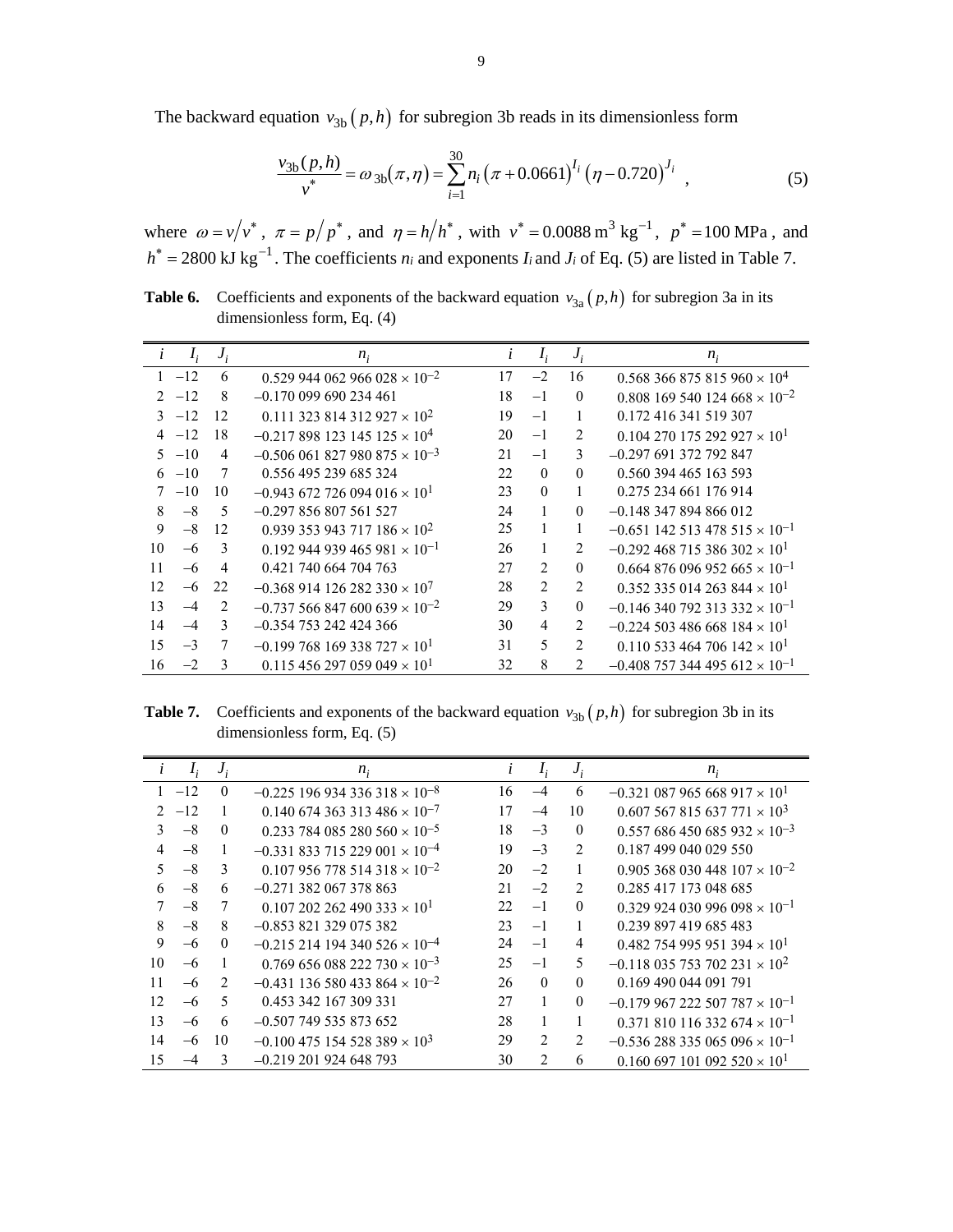*Computer-program verification.* To assist the user in computer-program verification of Eqs. (4) and (5), Table 8 contains test values for calculated specific volumes.

| Equation                 | p / MPa | $h / kJ kg^{-1}$ | $v / m^3$ kg <sup>-1</sup>                |
|--------------------------|---------|------------------|-------------------------------------------|
|                          | 20      | 1700             | $1.749903962 \times 10^{-3}$              |
| $v_{3a} (p,h)$ , Eq. (4) | 50      | 2000             | $1.908$ 139 035 $\times$ 10 <sup>-3</sup> |
|                          | 100     | 2100             | $1.676$ 229 776 $\times$ 10 <sup>-3</sup> |
|                          | 20      | 2500             | $6.670$ 547 043 $\times$ 10 <sup>-3</sup> |
| $v_{3b}(p,h)$ , Eq. (5)  | 50      | 2400             | 2.801 244 590 $\times$ 10 <sup>-3</sup>   |
|                          | 100     | 2700             | $2.404$ 234 998 $\times$ 10 <sup>-3</sup> |

**Table 8.** Selected specific volume values calculated from Eqs. (4) and (5) <sup>a</sup>

a It is recommended that programmed functions be verified using 8 byte real values for all variables.

*Numerical Consistency with the Basic Equation of IAPWS-IF97*. The maximum temperature differences and related root-mean-square differences between the calculated temperature Eqs. (2) and (3) and the IAPWS-IF97 basic equation  $f_3^{97}(v,T)$  in comparison with the permissible differences are listed in Table 9. The calculation of the root-mean-square values is described in Section 1.

Table 9 also contains the maximum relative deviations and root-mean-square relative deviations for specific volume of Eqs. (4) and (5) from IAPWS-IF97.

The critical temperature and the critical volume are met exactly by the equations  $T(p,h)$ and  $v(p,h)$ .

| Subregion | Equation | $\Delta T\big _{\rm tol}$              | $\Delta T$<br>lmax                | $\left \Delta T\right _{\rm RMS}$   |
|-----------|----------|----------------------------------------|-----------------------------------|-------------------------------------|
| 3a        | (2)      | $25 \text{ mK}$                        | $23.6 \text{ mK}$                 | $10.5 \text{ mK}$                   |
| 3b        | 3)       | $25 \text{ mK}$                        | $19.6 \text{ mK}$                 | $9.6 \text{ mK}$                    |
| Subregion | Equation | $\left \Delta v/v\right _{\text{tol}}$ | $\Delta v/v$ <sub>r</sub><br>Imax | $\left \Delta v/v\right _{\rm RMS}$ |
| 3a        | (4)      | 0.01%                                  | 0.0080%                           | 0.0032%                             |
| 3b        | (5)      | 0.01%                                  | 0.0095%                           | 0.0042%                             |

**Table 9.** Maximum differences and root-mean-square differences of the temperature calculated from Eqs. (2) and (3) and specific volume calculated from Eqs. (4) and (5) to the IAPWS-IF97 basic equation  $f_3^{97}(v,T)$  and related permissible values

*Consistency at Boundary Between Subregions*. The maximum temperature difference between the two backward equations, Eq. (2) and Eq. (3), along the boundary  $h_{3ab}(p)$ , Eq. (1), has the following value

$$
|\Delta T|_{\text{max}} = |T_{3a} (p, h_{3ab}(p)) - T_{3b} (p, h_{3ab}(p))|_{\text{max}} = 0.37 \text{ mK}.
$$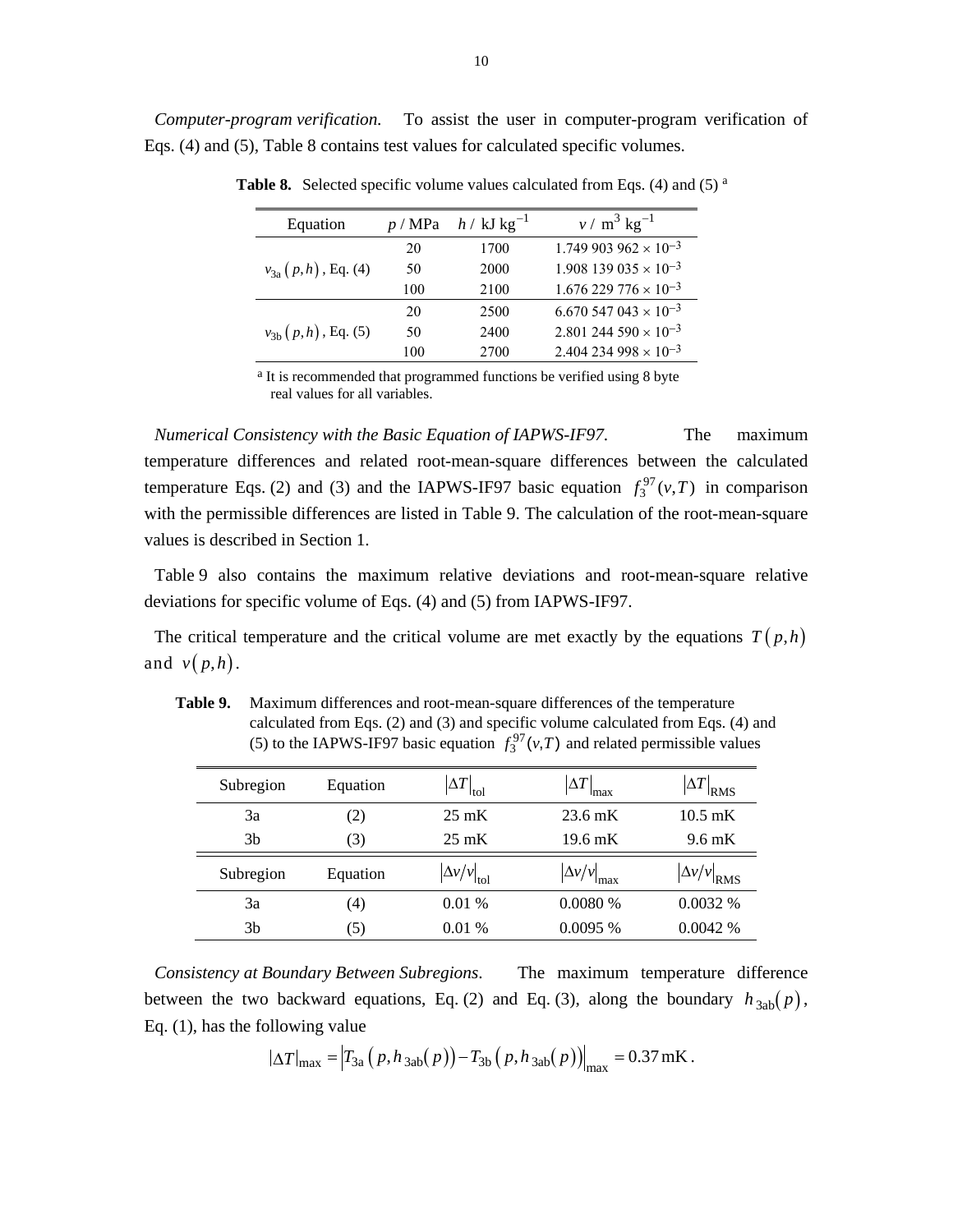Thus, the temperature differences between the two backward functions  $T(p,h)$  of the adjacent subregions are smaller than the numerical consistencies with the IAPWS-IF97 equations.

The relative specific volume differences between the two backward equations  $v(p,h)$  of the adjacent subregions 3a and 3b are also smaller than the numerical consistencies of these equations with the IAPWS-IF97 basic equation. Along the boundary  $h_{3ab}(p)$ , Eq. (1), the maximum difference between the corresponding equations was determined as:

$$
\left|\frac{\Delta v}{v}\right|_{\text{max}} = \left|\frac{v_{3a}(p, h_{3ab}(p)) - v_{3b}(p, h_{3ab}(p))}{v_{3b}(p, h_{3ab}(p))}\right|_{\text{max}} = 0.00015\%.
$$

#### **3.4 Backward Equations** *T***(***p***,***s***) and** *v***(***p***,***s***) for Subregions 3a and 3b**

*The Equations T(p,s)*. The backward equation  $T_{3a}(p,s)$  for subregion 3a has the following dimensionless form:

$$
\frac{T_{3a}(p,s)}{T^*} = \theta_{3a}(\pi,\sigma) = \sum_{i=1}^{33} n_i (\pi + 0.240)^{I_i} (\sigma - 0.703)^{J_i}, \qquad (6)
$$

where  $\theta = T/T^*$ ,  $\pi = p/p^*$ , and  $\sigma = s/s^*$ , with  $T^* = 760 \text{ K}$ ,  $p^* = 100 \text{ MPa}$ , and  $s^* = 4.4$  kJ kg<sup>-1</sup> K<sup>-1</sup>. The coefficients  $n_i$  and exponents  $I_i$  and  $J_i$  of Eq. (6) are listed in Table 10.

The backward equation  $T_{3b}(p, s)$  for subregion 3b reads in its dimensionless form

$$
\frac{T_{3b}(p,s)}{T^*} = \theta_{3b}(\pi,\sigma) = \sum_{i=1}^{28} n_i (\pi + 0.760)^{I_i} (\sigma - 0.818)^{J_i}, \qquad (7)
$$

where  $\theta = T/T^*$ ,  $\pi = p/p^*$ , and  $\sigma = s/s^*$ , with  $T^* = 860 \text{ K}$ ,  $p^* = 100 \text{ MPa}$ , and  $s^* = 5.3$  kJ kg<sup>-1</sup> K<sup>-1</sup>. The coefficients  $n_i$  and exponents  $I_i$  and  $J_i$  of Eq. (7) are listed in Table 11.

#### *Computer-program verification*

To assist the user in computer-program verification of Eqs. (6) and (7), Table 12 contains test values for calculated temperatures.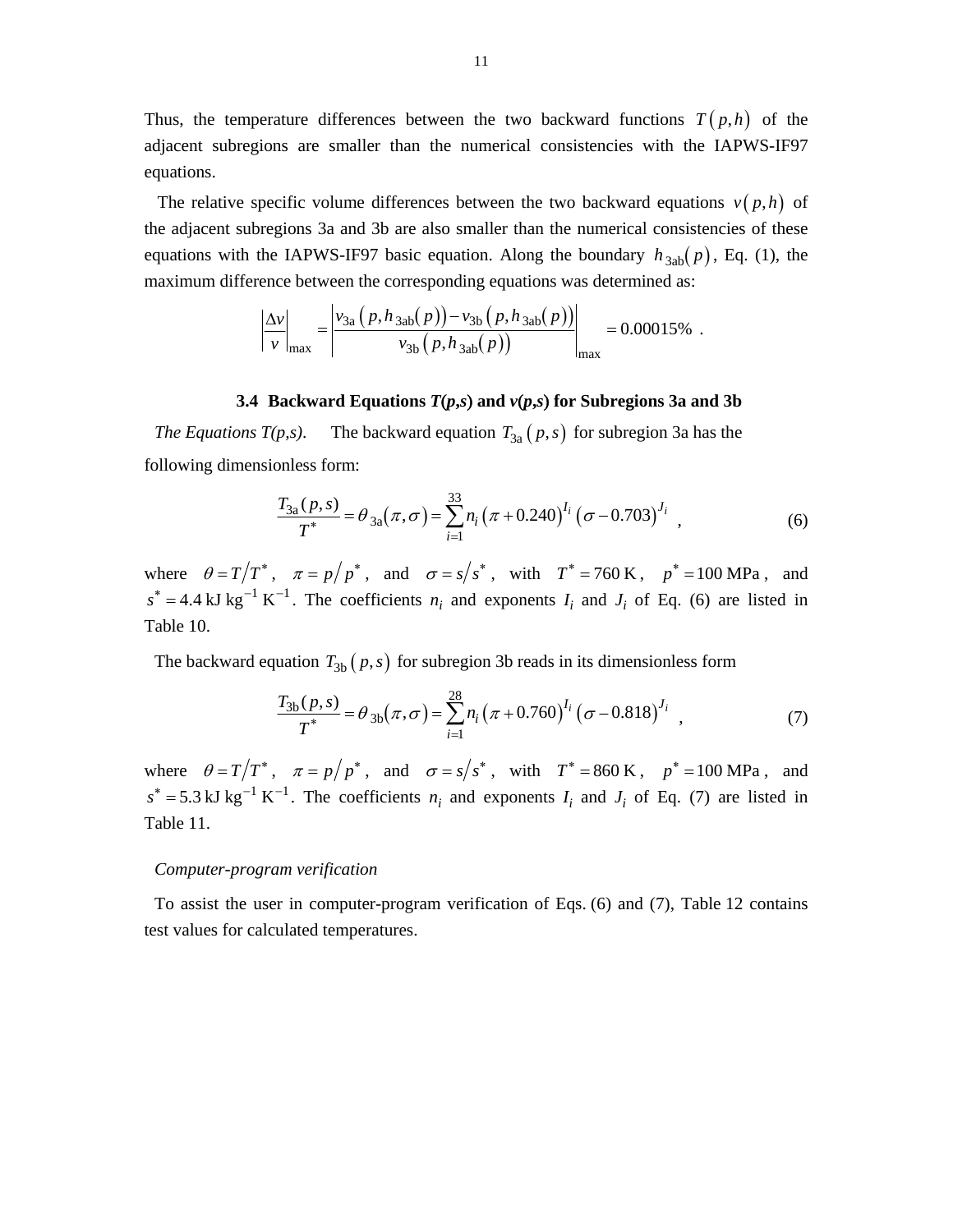| $\iota$       |         | $I_i$ $J_i$    | $n_i$                                              | l   | $I_i$          | $J_i$          | $n_i$                                              |
|---------------|---------|----------------|----------------------------------------------------|-----|----------------|----------------|----------------------------------------------------|
|               | $1 -12$ | 28             | $0.150\,042\,008\,263\,875\times10^{10}$           | 18  | $-4$           | 10             | $-0.368$ 275 545 889 071 $\times$ 10 <sup>3</sup>  |
| $\mathcal{D}$ | $-12$   | 32             | $-0.159397258480424\times 10^{12}$                 | 19  | $-4$           | 36             | $0.664$ 768 904 779 177 $\times$ 10 <sup>16</sup>  |
| $\mathcal{F}$ | $-10$   | $\overline{4}$ | $0.502$ 181 140 217 975 $\times$ 10 <sup>-3</sup>  | 20  | $-2$           | 1              | $0.449$ 359 251 958 880 $\times$ 10 <sup>-1</sup>  |
| 4             | $-10$   | 10             | $-0.672$ 057 767 855 466 $\times$ 10 <sup>2</sup>  | 21  | $-2$           | 4              | $-0.422897836099655 \times 10^{1}$                 |
|               | $5 -10$ | 12             | $0.145$ 058 545 404 456 $\times$ 10 <sup>4</sup>   | 22. | $-1$           | 1              | $-0.240$ 614 376 434 179                           |
| 6             | $-10$   | 14             | $-0.823889534888890 \times 10^{4}$                 | 23  | $-1$           | 6              | $-0.474$ 341 365 254 924 $\times$ 10 <sup>1</sup>  |
| 7             | $-8$    | 5              | $-0.154852214233853$                               | 24  | $\Omega$       | $\theta$       | 0.724 093 999 126 110                              |
| 8             | $-8$    | 7              | $0.112$ 305 046 746 695 $\times$ 10 <sup>2</sup>   | 25  | $\Omega$       | 1              | 0.923 874 349 695 897                              |
| 9             | $-8$    | 8              | $-0.297000213482822 \times 10^{2}$                 | 26  | $\theta$       | $\overline{4}$ | 0.399 043 655 281 015 $\times$ 10 <sup>1</sup>     |
| 10            | $-8$    | 28             | $0.438565132635495 \times 10^{11}$                 | 27  | $\mathbf{1}$   | $\theta$       | $0.384$ 066 651 868 009 $\times$ 10 <sup>-1</sup>  |
| 11            | $-6$    | 2              | $0.137837838635464 \times 10^{-2}$                 | 28  | 2              | $\mathbf{0}$   | $-0.359$ 344 365 571 848 $\times$ 10 <sup>-2</sup> |
| 12            | $-6$    | 6              | $-0.297$ 478 527 157 462 $\times$ 10 <sup>1</sup>  | 29  | $\overline{2}$ | 3              | $-0.735196448821653$                               |
| 13            | $-6$    | 32             | $0.971$ 777 947 349 413 $\times$ 10 <sup>13</sup>  | 30  | 3              | $\mathfrak{D}$ | 0.188 367 048 396 131                              |
| 14            | $-5$    | $\bf{0}$       | $-0.571$ 527 767 052 398 $\times$ 10 <sup>-4</sup> | 31  | 8              | $\mathbf{0}$   | $0.141\ 064\ 266\ 818\ 704\times 10^{-3}$          |
| 15            | $-5$    | 14             | $0.288307949778420 \times 10^5$                    | 32  | 8              | 1              | $-0.257418501496337\times 10^{-2}$                 |
| 16            | $-5$    | 32             | $-0.744$ 428 289 262 703 $\times$ 10 <sup>14</sup> | 33  | 10             | $\overline{c}$ | $0.123$ 220 024 851 555 $\times$ 10 <sup>-2</sup>  |
| 17            |         | 6              | $0.128$ 017 324 848 921 $\times$ 10 <sup>2</sup>   |     |                |                |                                                    |

**Table 10.** Coefficients and exponents of the backward equation  $T_{3a}(p,s)$  for subregion 3a in its dimensionless form, Eq. (6)

**Table 11.** Coefficients and exponents of the backward equation  $T_{3b}(p,s)$  for subregion 3b in its dimensionless form, Eq. (7)

|               | $I_{i}$ | $J_i$         | $n_i$                                             |    | $I_i$          | $J_i$        | $n_i$                                              |
|---------------|---------|---------------|---------------------------------------------------|----|----------------|--------------|----------------------------------------------------|
|               | $1 -12$ |               | 0.527 111 701 601 660                             | 15 | $-5$           | 6            | $0.880$ 531 517 490 555 $\times$ 10 <sup>3</sup>   |
| $\mathcal{D}$ | $-12$   | 3             | $-0.401$ 317 830 052 742 $\times$ 10 <sup>2</sup> | 16 | $-4$           | 12           | $0.265$ 015 592 794 626 $\times$ 10 <sup>7</sup>   |
|               | $3 -12$ | 4             | $0.153$ 020 073 134 484 $\times$ 10 <sup>3</sup>  | 17 | $-3$           | 1            | $-0.359287150025783$                               |
|               | $-12$   | 7             | $-0.224$ 799 398 218 827 $\times$ 10 <sup>4</sup> | 18 | $-3$           | 6            | $-0.656991567673753 \times 10^{3}$                 |
|               | $-8$    | $\theta$      | $-0.193993484669048$                              | 19 | $-2$           | 2            | $0.241$ 768 149 185 367 $\times$ 10 <sup>1</sup>   |
| 6             | $-8$    | 1             | $-0.140467557893768 \times 10^{1}$                | 20 | $\theta$       | $\theta$     | 0.856 873 461 222 588                              |
| 7             | $-8$    | $\mathcal{E}$ | $0.426$ 799 878 114 024 $\times$ 10 <sup>2</sup>  | 21 | $\mathfrak{D}$ |              | 0.655 143 675 313 458                              |
| 8             | $-6$    | $\Omega$      | 0.752 810 643 416 743                             | 22 | 3              | 1            | $-0.21355213206406$                                |
| 9             | $-6$    | 2             | $0.226$ 657 238 616 417 $\times$ 10 <sup>2</sup>  | 23 | $\overline{4}$ | $\theta$     | $0.562$ 974 957 606 348 $\times$ 10 <sup>-2</sup>  |
| 10            | $-6$    | 4             | $-0.622873556909932\times 103$                    | 24 | 5              | 24           | $-0.316955725450471\times10^{15}$                  |
| 11            | $-5$    | $\Omega$      | $-0.660$ 823 667 935 396                          | 25 | 6              | $\mathbf{0}$ | $-0.699$ 997 000 152 457 $\times$ 10 <sup>-3</sup> |
| 12            | $-5$    | -1            | 0.841 267 087 271 658                             | 26 | 8              | 3            | $0.119845803210767\times 10^{-1}$                  |
| 13            | $-5$    | 2             | $-0.253$ 717 501 764 397 $\times$ 10 <sup>2</sup> | 27 | 12             | 1            | $0.193$ 848 122 022 095 $\times$ 10 <sup>-4</sup>  |
| 14            | $-5$    | 4             | $0.485$ 708 963 532 948 $\times$ 10 <sup>3</sup>  | 28 | 14             | 2            | $-0.215095749182309 \times 10^{-4}$                |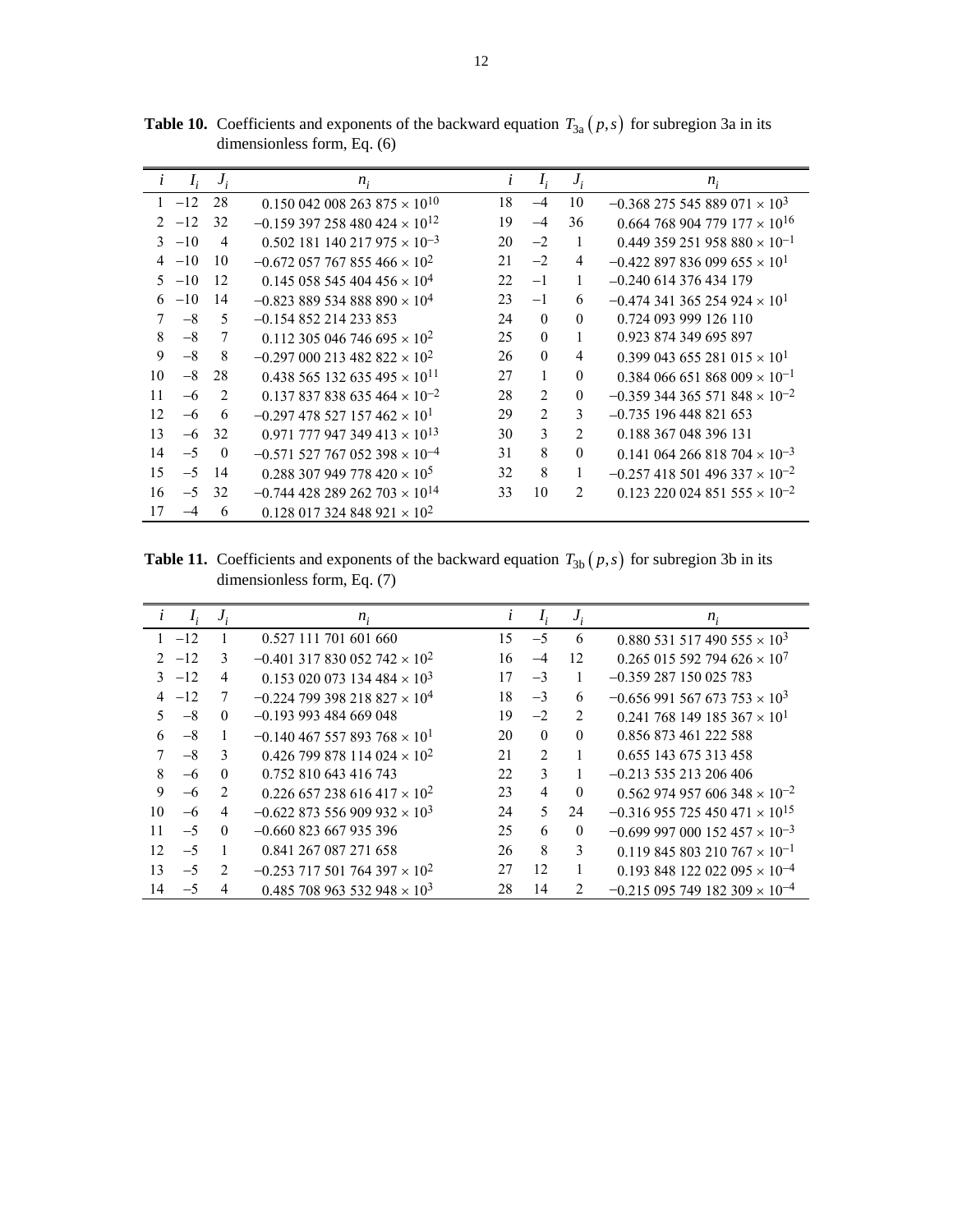| Equation                |     | $p/MPa$ s / kJ kg <sup>-1</sup> K <sup>-1</sup> | T/K                                    |
|-------------------------|-----|-------------------------------------------------|----------------------------------------|
|                         | 20  | 3.8                                             | 6.282 959 869 $\times$ 10 <sup>2</sup> |
| $T_{3a}(p,s)$ , Eq. (6) | 50  | 3.6                                             | 6.297 158 726 $\times$ 10 <sup>2</sup> |
|                         | 100 | 4.0                                             | 7.056 880 237 $\times$ 10 <sup>2</sup> |
|                         | 20  | 5.0                                             | 6.401 176 443 $\times$ 10 <sup>2</sup> |
| $T_{3b}(p,s)$ , Eq. (7) | 50  | 4.5                                             | 7.163 687 517 $\times$ 10 <sup>2</sup> |
|                         | 100 | 5.0                                             | 8.474 332 825 $\times$ 10 <sup>2</sup> |

**Table 12.** Selected temperature values calculated from Eqs. (6) and (7)<sup>a</sup>

a It is recommended that programmed functions be verified using 8 byte real values for all variables.

*The Equations v(p,s)*. The backward equation  $v_{3a}(p, s)$  for subregion 3a has the following dimensionless form:

$$
\frac{v_{3a}(p,s)}{v^*} = \omega_{3a}(\pi,\sigma) = \sum_{i=1}^{28} n_i (\pi + 0.187)^{I_i} (\sigma - 0.755)^{J_i}, \qquad (8)
$$

where  $\omega = v/v^*$ ,  $\pi = p/p^*$ , and  $\sigma = s/s^*$ , with  $v^* = 0.0028 \text{ m}^3 \text{ kg}^{-1}$ ,  $p^* = 100 \text{ MPa}$ , and  $s^* = 4.4$  kJ kg<sup>-1</sup> K<sup>-1</sup>. The coefficients  $n_i$  and exponents  $I_i$  and  $J_i$  of Eq. (8) are listed in Table 13.

The backward equation  $v_{3b}(p, s)$  for subregion 3b reads in its dimensionless form

$$
\frac{v_{3b}(p,s)}{v^*} = \omega_{3b}(\pi,\sigma) = \sum_{i=1}^{31} n_i (\pi + 0.298)^{I_i} (\sigma - 0.816)^{J_i}, \qquad (9)
$$

where  $\omega = v/v^*$ ,  $\pi = p/p^*$ , and  $\sigma = s/s^*$ , with  $v^* = 0.0088 \text{ m}^3 \text{ kg}^{-1}$ ,  $p^* = 100 \text{ MPa}$ , and  $s^* = 5.3$  kJ kg<sup>-1</sup> K<sup>-1</sup>. The coefficients  $n_i$  and exponents  $I_i$  and  $J_i$  of Eq. (9) are listed in Table 14.

*Computer-program verification.* To assist the user in computer-program verification of Eqs. (8) and (9), Table 15 contains test values for calculated specific volumes.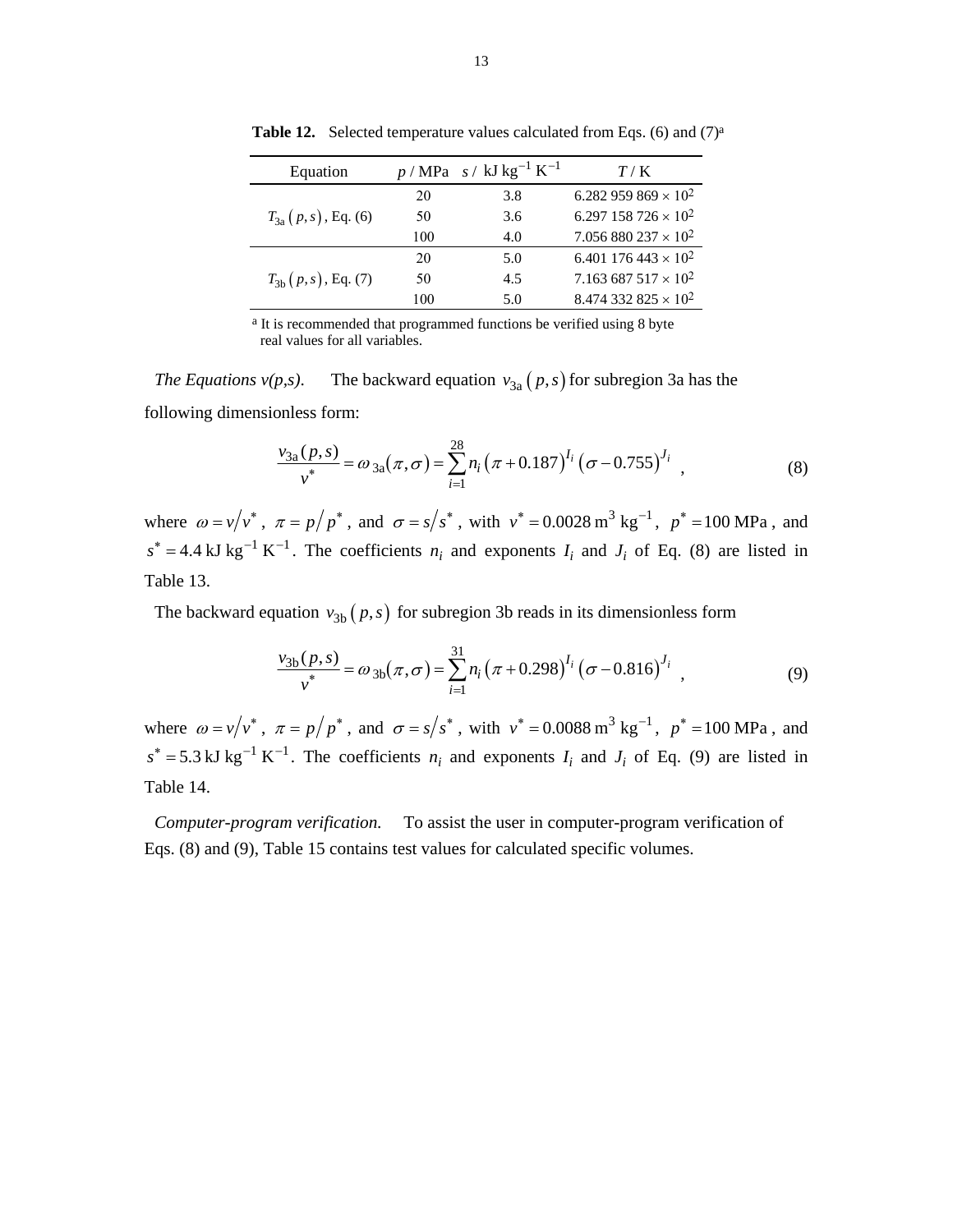| $\iota$       | $I_i$   | $J_i$ | $n_i$                                              | l   | $I_i$          | $J_i$          | $n_i$                                              |
|---------------|---------|-------|----------------------------------------------------|-----|----------------|----------------|----------------------------------------------------|
|               | $1 -12$ | 10    | $0.795544074093975 \times 10^{2}$                  | 15  | $-3$           | 2              | $-0.118\ 008\ 384\ 666\ 987$                       |
| $\mathcal{D}$ | $-12$   | 12    | $-0.238$ 261 242 984 590 $\times$ 10 <sup>4</sup>  | 16  | $-3$           | 4              | $0.253$ 798 642 355 900 $\times$ 10 <sup>1</sup>   |
|               | $3 -12$ | 14    | $0.176813100617787 \times 10^5$                    | 17  | $-2$           | $\mathcal{E}$  | 0.965 127 704 669 424                              |
| 4             | $-10$   | 4     | $-0.110$ 524 727 080 379 $\times$ 10 <sup>-2</sup> | 18  | $-2$           | 8              | $-0.282$ 172 420 532 826 $\times$ 10 <sup>2</sup>  |
| 5.            | $-10$   | 8     | $-0.153$ 213 833 655 326 $\times$ 10 <sup>2</sup>  | 19  | $-1$           |                | 0.203 224 612 353 823                              |
| 6             | $-10$   | 10    | $0.297544599376982 \times 10^{3}$                  | 20  | $-1$           | 2              | $0.110\,648\,186\,063\,513\times10^{1}$            |
| 7             | $-10$   | 20    | $-0.350315206871242\times10^{8}$                   | 2.1 | $\Omega$       | $\Omega$       | 0.526 127 948 451 280                              |
| 8             | $-8$    | 5     | 0.277 513 761 062 119                              | 22. | $\Omega$       |                | 0.277 000 018 736 321                              |
| 9             | $-8$    | 6     | $-0.523964271036888$                               | 23  | $\Omega$       | 3              | $0.108$ 153 340 501 132 $\times$ 10 <sup>1</sup>   |
| 10            | $-8$    | 14    | $-0.148$ 011 182 995 403 $\times$ 10 <sup>6</sup>  | 24  |                | $\theta$       | $-0.744$ 127 885 357 893 $\times$ 10 <sup>-1</sup> |
| 11            | $-8$    | 16    | $0.160$ 014 899 374 266 $\times$ 10 <sup>7</sup>   | 25  | $\mathfrak{D}$ | $\theta$       | $0.164$ 094 443 541 384 $\times$ 10 <sup>-1</sup>  |
| 12            | $-6$    | 28    | $0.170802322663427 \times 10^{13}$                 | 26  | $\overline{4}$ | 2              | $-0.680468275301065\times10^{-1}$                  |
| 13            | $-5$    |       | $0.246866996006494\times10^{-3}$                   | 27  | 5              | $\mathfrak{D}$ | $0.257988576101640\times10^{-1}$                   |
| 14            |         | 5     | $0.165$ 326 084 797 980 $\times$ 10 <sup>1</sup>   | 28  | 6              | $\theta$       | $-0.145$ 749 861 944 416 $\times$ 10 <sup>-3</sup> |

**Table 13.** Coefficients and exponents of the backward equation  $v_{3a}(p, s)$  for subregion 3a in its dimensionless form, Eq. (8).

**Table 14.** Coefficients and exponents of the backward equation  $v_{3b}(p, s)$  for subregion 3b in its dimensionless form, Eq. (9)

| $I_i$<br>$\mathbf{L}$ | $J_i$          | $n_i$                                              | l  | $I_i$          | $J_i$    | $n_i$                                             |
|-----------------------|----------------|----------------------------------------------------|----|----------------|----------|---------------------------------------------------|
| $1 -12$               | $\theta$       | $0.591599780322238\times 10^{-4}$                  | 17 | $-4$           | 2        | $-0.121$ 613 320 606 788 $\times$ 10 <sup>2</sup> |
| $2 -12$               | 1              | $-0.185465997137856 \times 10^{-2}$                | 18 | $-4$           | 3        | $0.167637540957944 \times 10^{1}$                 |
| $3 -12$               | $\mathcal{L}$  | $0.104$ 190 510 480 013 $\times$ 10 <sup>-1</sup>  | 19 | $-3$           | 1        | $-0.744$ 135 838 773 463 $\times$ 10 <sup>1</sup> |
| $4 -12$               | $\mathcal{E}$  | $0.598$ 647 302 038 590 $\times$ 10 <sup>-2</sup>  | 20 | $-2$           | $\theta$ | $0.378$ 168 091 437 659 $\times$ 10 <sup>-1</sup> |
| $5 -12$               | 5              | $-0.771$ 391 189 901 699                           | 21 | $-2$           | 1        | $0.401$ 432 203 027 688 $\times$ 10 <sup>1</sup>  |
| $6 -12$               | 6              | $0.172$ 549 765 557 036 $\times$ 10 <sup>1</sup>   | 22 | $-2$           | 2        | $0.160279837479185 \times 10^{2}$                 |
| $7 -10$               | $\theta$       | $-0.467$ 076 079 846 526 $\times$ 10 <sup>-3</sup> | 23 | $-2$           | 3        | $0.317848779347728 \times 10^{1}$                 |
| $8 - 10$              | 1              | $0.134533823384439 \times 10^{-1}$                 | 24 | $-2$           | 4        | $-0.358362310304853 \times 10^{1}$                |
| $-10$<br>9            | $\mathfrak{D}$ | $-0.808$ 094 336 805 495 $\times$ 10 <sup>-1</sup> | 25 | $-2$           | 12       | $-0.115995260446827 \times 10^{7}$                |
| $-10$<br>10           | 4              | 0.508 139 374 365 767                              | 26 | $\Omega$       | $\Omega$ | 0.199 256 573 577 909                             |
| $-8$<br>11            | $\mathbf{0}$   | $0.128$ 584 643 361 683 $\times$ 10 <sup>-2</sup>  | 27 | $\Omega$       | 1        | $-0.122270624794624$                              |
| 12<br>$-5$            | $\mathbf{1}$   | $-0.163899353915435 \times 10^{1}$                 | 28 | $\Omega$       | 2        | $-0.191$ 449 143 716 586 $\times$ 10 <sup>2</sup> |
| 13<br>$-5$            | 2              | $0.586938199318063 \times 10^{1}$                  | 29 | 1              | $\theta$ | $-0.150448002905284 \times 10^{-1}$               |
| 14<br>$-5$            | 3              | $-0.292466667918613 \times 10^{1}$                 | 30 | 1              | 2        | $0.146407900162154 \times 10^{2}$                 |
| 15<br>$-4$            | $\theta$       | $-0.614\,076\,301\,499\,537\times10^{-2}$          | 31 | $\mathfrak{D}$ | 2        | $-0.327$ 477 787 188 230 $\times$ 10 <sup>1</sup> |
| 16                    |                | $0.576$ 199 014 049 172 $\times$ 10 <sup>1</sup>   |    |                |          |                                                   |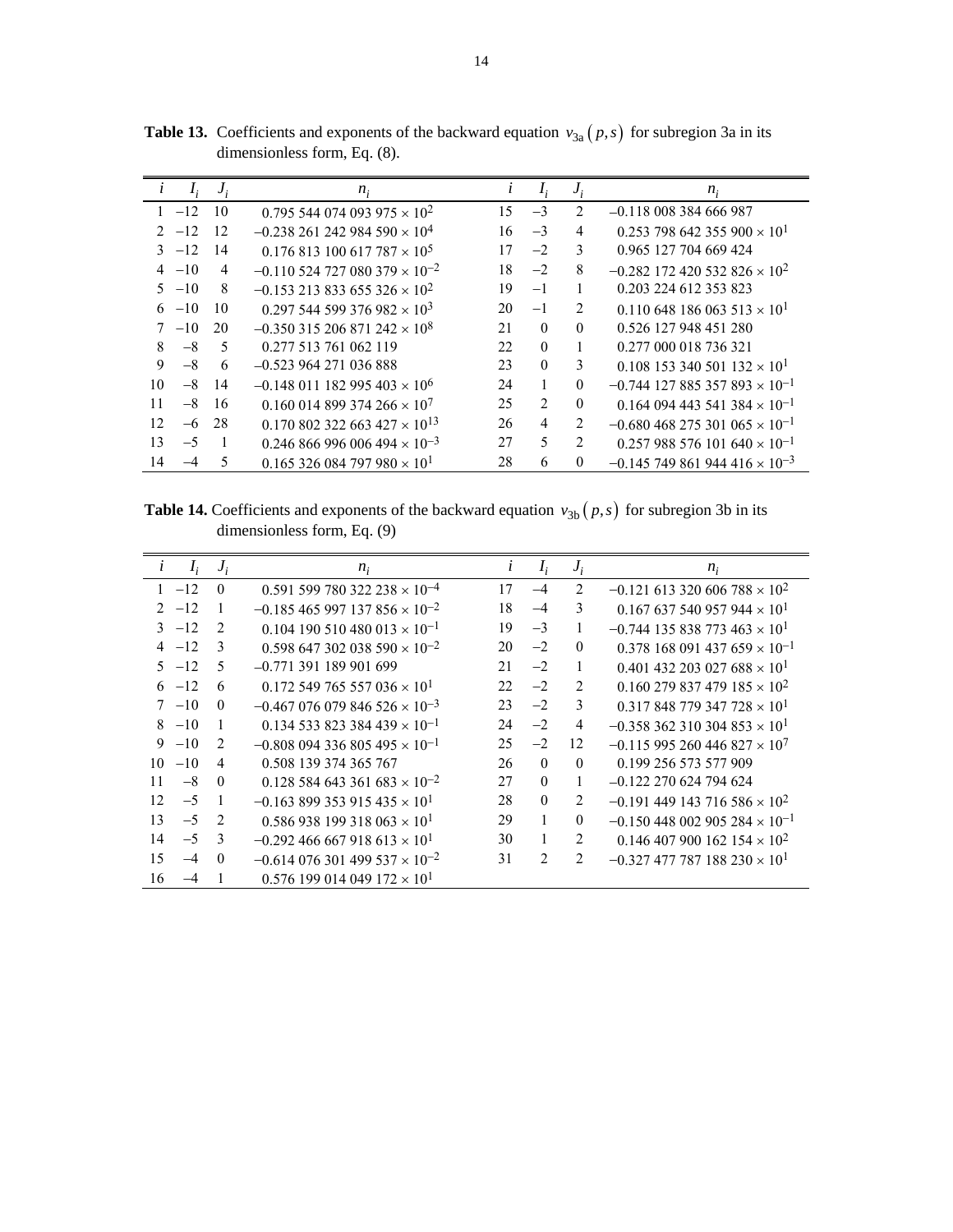| Equation                  |     | $p / MPa \, s / kJ kg^{-1} K^{-1}$ | $v / m^3$ kg <sup>-1</sup>                |
|---------------------------|-----|------------------------------------|-------------------------------------------|
|                           | 20  | 3.8                                | $1.733791463 \times 10^{-3}$              |
| $v_{3a} (p, s)$ , Eq. (8) | 50  | 3.6                                | $1.469680170\times10^{-3}$                |
|                           | 100 | 4.0                                | $1.555893131 \times 10^{-3}$              |
|                           | 20  | 5.0                                | 6.262 101 987 $\times$ 10 <sup>-3</sup>   |
| $v_{3b}(p,s)$ , Eq. (9)   | 50  | 4.5                                | 2.332 634 294 $\times$ 10 <sup>-3</sup>   |
|                           | 100 | 5.0                                | $2.449$ 610 757 $\times$ 10 <sup>-3</sup> |

Table 15. Selected specific volume values calculated from Eqs. (8) and (9) and (9) and (9) and (9) and (9) and (9) and (9) and (9) and (9) and (9) and (9) and (9) and (9) and (9) and (9) and (9) and (9) and (9) and (9) and

a It is recommended that programmed functions be verified using 8 byte real values for all variables.

*Numerical Consistency with the Basic Equation of IAPWS-IF97*. The maximum temperature differences and related root-mean-square differences between the temperatures calculated from Eqs. (6) and (7) and the IAPWS-IF97 basic equation  $f_3^{97}(v,T)$  in comparison with the permissible differences are listed in Table 16.

Table 16 also contains the maximum relative deviations and root-mean-square relative deviations for the specific volume of Eqs. (8) and (9) from IAPWS-IF97.

The critical temperature and the critical volume are met exactly by the equations  $T(p,s)$ and  $v(p,s)$ .

**Table 16.** Maximum differences and root-mean-square differences of the temperature calculated from Eqs. (6) and (7), and specific volume calculated from Eqs. (8) and (9) from the IAPWS-IF97 basic equation  $f_3^{97}(v,T)$ , and related permissible values

| Subregion | Equation                     | $\Delta T$<br>tol                   | $\Delta T$<br>max    | <b>RMS</b>          |
|-----------|------------------------------|-------------------------------------|----------------------|---------------------|
| 3a        | (6)                          | $25 \text{ mK}$                     | 24.8 mK              | $11.2 \text{ mK}$   |
| 3b        | $\left( \frac{1}{2} \right)$ | $25 \text{ mK}$                     | $22.1 \text{ mK}$    | $10.1 \text{ mK}$   |
| Subregion | Equation                     | $\left \Delta v/v\right _{\rm tol}$ | $\Delta v/v$<br>lmax | $\Delta v/v _{RMS}$ |
| 3a        | (8)                          | 0.01%                               | 0.0096%              | 0.0052%             |
| 3b        | 9)                           | 0.01%                               | $0.0077\%$           | $0.0037\%$          |

*Consistency at Boundary Between Subregions*. The maximum temperature difference between the two backward equations, Eq. (6) and Eq. (7), along the boundary  $s_c$ , has the following value

$$
|\Delta T|_{\text{max}} = |T_{3a} (p, s_c) - T_{3b} (p, s_c)|_{\text{max}} = 0.093 \,\text{mK}.
$$

Thus, the temperature differences between the two backward functions  $T(p,s)$  of the adjacent subregions are smaller than their differences with the IAPWS-IF97 equations.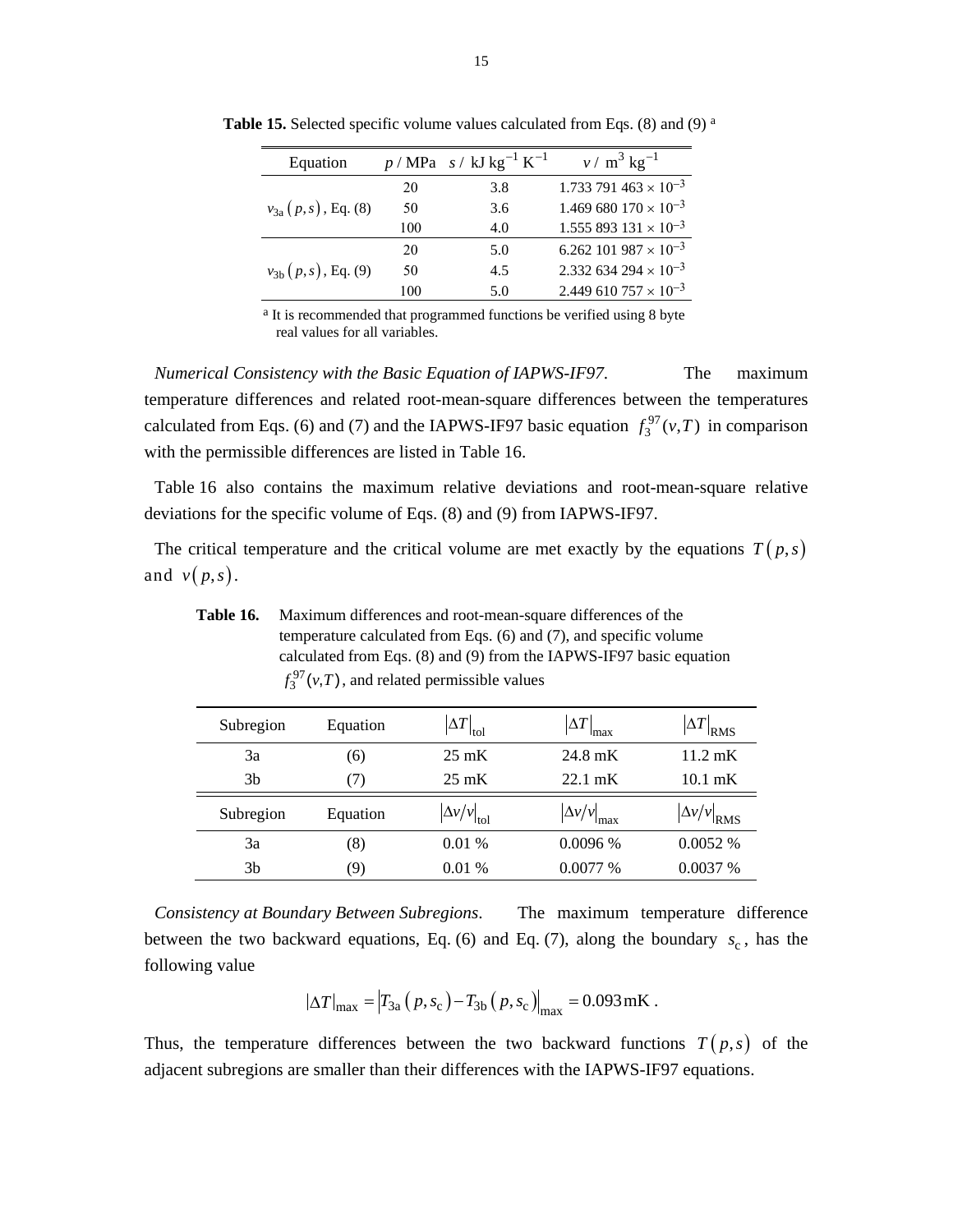The relative specific volume differences between the two backward equations  $v(p, s)$ , Eqs. (8) and (9), of the adjacent subregions are also smaller than the differences of these equations with the IAPWS-IF97 basic equation. Along the boundary  $s_c$ , the maximum difference between the corresponding equations was determined as

$$
\left| \frac{\Delta v}{v} \right|_{\text{max}} = \left| \frac{v_{3a} (p, s_c) - v_{3b} (p, s_c)}{v_{3b} (p, s_c)} \right|_{\text{max}} = 0.00046\% .
$$

#### **3.5 Computing Time in Relation to IAPWS-IF97**

A very important motivation for the development of the backward equations  $T(p,h)$ ,  $v(p,h)$  and  $T(p,s)$ ,  $v(p,s)$  for region 3 was reducing the computing time to obtain thermodynamic properties and differential quotients from given variables  $(p, h)$  and  $(p, s)$ . In IAPWS-IF97, time-consuming iterations, *e*.*g*., the two-dimensional Newton method, are required. Using the  $T_3(p,h)$ ,  $v_3(p,h)$ ,  $T_3(p,s)$  and  $v_3(p,s)$  equations, the calculation speed is about 20 times faster than that of the two-dimensional Newton method with convergence tolerances set to the values shown in Table 1.

The numerical consistency of *T* and *v* obtained in this way is sufficient for most heat cycle calculations.

For users not satisfied with the numerical consistency of the backward equations, the equations are still recommended for generating starting points for the iterative process. They will significantly reduce the time required to reach the convergence criteria of the iteration.

# **4 Boundary Equations**  $p_{sat}(h)$  **and**  $p_{sat}(s)$  **for the Saturation Lines of Region 3**

#### **4.1 Determination of the Region Boundaries for Given Variables**  $(p,h)$  **and**  $(p,s)$

The boundaries between region 3 and the two-phase region 4 are the saturated liquid line  $x = 0$  and saturated vapor line  $x = 1$ ; see Figures 3 and 4. A one-dimensional iteration using the IAPWS-IF97 basic equation  $f_3^{97}(v,T)$  and the saturation-pressure equation  $p_{sat}^{97}(T)$  is required to calculate the enthalpy or entropy from a given pressure on the saturated liquid or saturated vapor lines of region 3. The boundary equations  $p_{3sat}(h)$  and  $p_{3sat}(s)$ , provided in this release, make it possible to determine without iteration whether the given state point is located in the two-phase region 4 or in the single-phase region 3.

The boundary between regions 1 and 3 can be calculated directly from a given pressure *p* and from  $T = 623.15 \text{ K}$  using the IAPWS-IF97 basic equation  $g_1^{97}(p,T)$ . The boundary between regions 2 and 3 can be calculated directly from given pressure *p* and from the B23 equation  $T = T_{B23}^{97}(p)$  of IAPWS-IF97 and using the IAPWS-IF97 basic equation  $g_2^{97}(p,T)$ .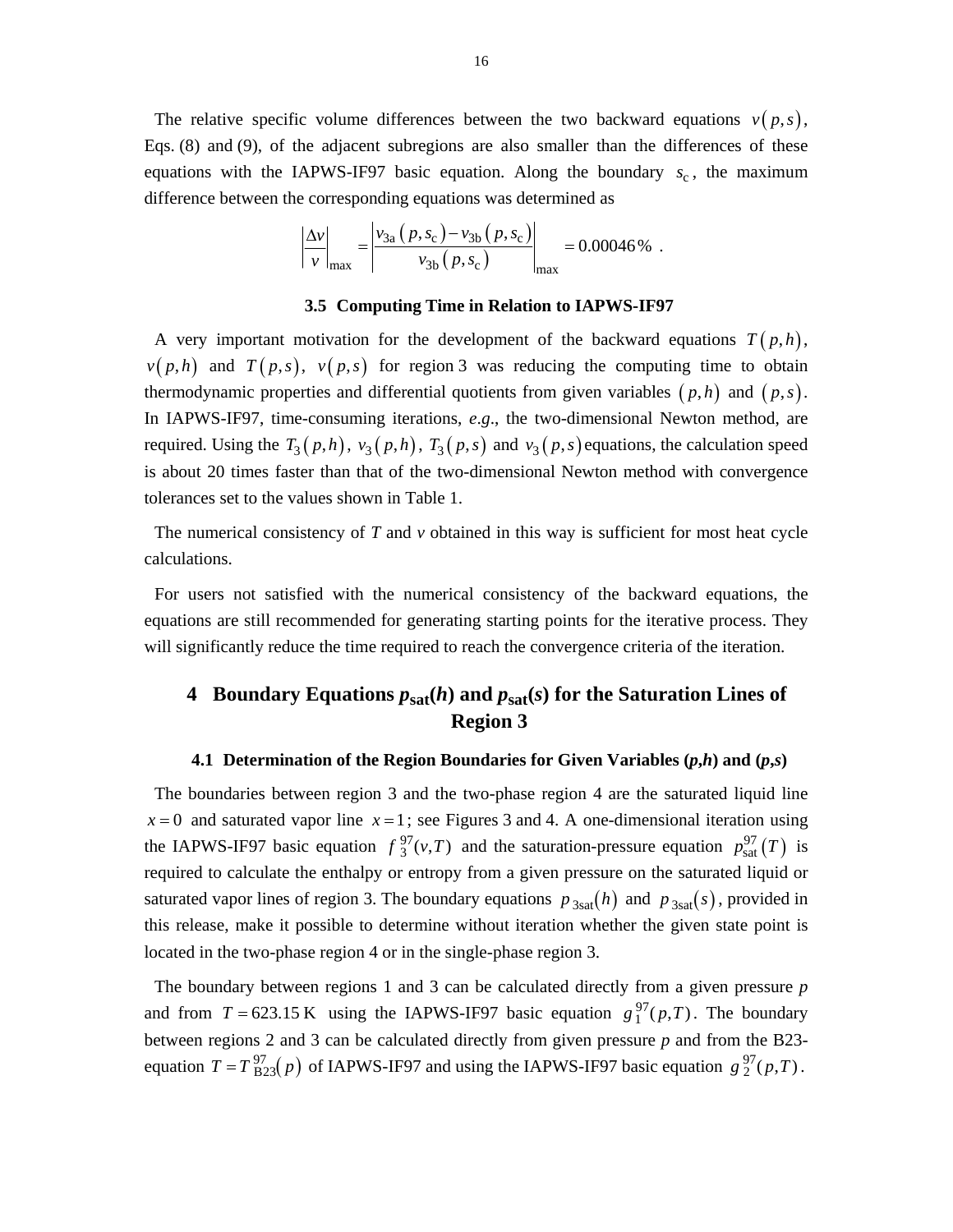

**Figure 3.** Illustration of IAPWS-IF97 region 3 and the boundary equation  $p_{3sat}(h)$ in a *p*-*h* diagram





### **4.2 Numerical Consistency Requirements**

The required consistency of the boundary equations for the saturation lines of region 3 result from IAPWS requirements on backward functions. Therefore, the backward functions  $T(p,h)$ ,  $v(p,h)$ ,  $T(p,s)$ , and  $v(p,s)$  have to fulfill their numerical consistency requirements when using the boundary equations  $p_{3sat}(h)$  and  $p_{3sat}(s)$  for determining the region of a given state point.

#### **4.3 Boundary Equations**  $p_{\text{sat}}(h)$  **and**  $p_{\text{sat}}(s)$

*The Equation*  $p_{3sat}(h)$ *.* The equation  $p_{3sat}(h)$  describes the saturated liquid line and the saturated vapor line including the critical point in the enthalpy range (see Figure 3):

 $h'(623.15 \text{ K}) \leq h \leq h''(623.15 \text{ K}),$ 

where  $h'(623.15 \text{ K}) = 1.670 858 218 \times 10^3 \text{ kJ kg}^{-1}$ , and  $h''(623.15 \text{ K}) = 2.563\,592\,004 \times 10^3 \text{ kJ kg}^{-1}$ .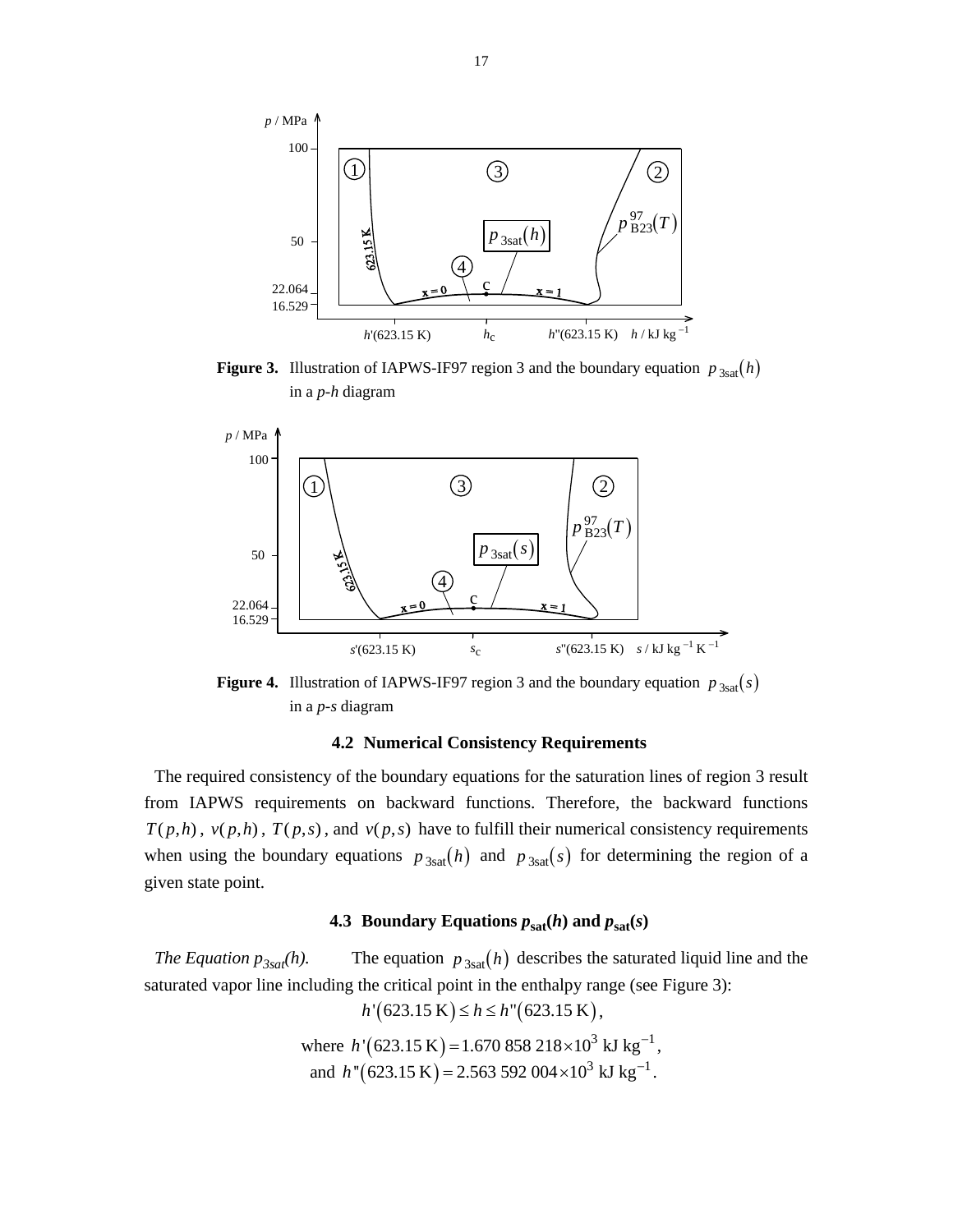The boundary equation  $p_{3sat}(h)$  has the following dimensionless form:

Eq. (10)

$$
\frac{p_{3\text{sat}}(h)}{p^*} = \pi(\eta) = \sum_{i=1}^{14} n_i (\eta - 1.02)^{I_i} (\eta - 0.608)^{J_i}, \qquad (10)
$$

where  $\pi = p/p^*$  and  $\eta = h/h^*$ , with  $p^* = 22 \text{ MPa}$  and  $h^* = 2600 \text{ kJ kg}^{-1}$ . The coefficients  $n_i$  and exponents  $I_i$  and  $J_i$  of Eq. (10) are listed in Table 17.

*i Ii Ji*  $n_i$  *i*  $I_i$   $J_i$  *n<sub>i</sub>* 1 0 0 0.600 073 641 753 024 8 8 24 0.252 304 969 384 128  $\times$  10<sup>18</sup> 2 1 1 -0.936 203 654 849 857  $\times$  10<sup>1</sup> 9 14 16 -0.389 718 771 997 719  $\times$  10<sup>19</sup> 3 1 3 0.246 590 798 594  $147 \times 10^2$  10 20 16 -0.333 775 713 645 296  $\times$  10<sup>23</sup> 4 1 4 -0.107 014 222 858 224  $\times$  10<sup>3</sup> 11 22 3 0.356 499 469 636 328  $\times$  10<sup>11</sup> 5 1 36 -0.915 821 315 805 768  $\times$  10<sup>14</sup> 12 24 18 -0.148 547 544 720 641  $\times$  10<sup>27</sup> 6 5 3  $-0.862332011700662 \times 10^4$  13 28 8 0.330 611 514 838 798  $\times$  10<sup>19</sup> 7 7 0 -0.235 837 344 740 032  $\times$  10<sup>2</sup> 14 36 24 0.813 641 294 467 829  $\times$  10<sup>38</sup>

**Table 17.** Coefficients and exponents of the boundary equation  $p_{3sat}(h)$  in its dimensionless form,

*Computer-program verification*. To assist the user in computer-program verification of Eq. (10), Table 18 contains test values for calculated pressures.

**Table 18.** Selected pressure values calculated from Eq.  $(10)^a$ 

| Equation                        | $h / kJ kg^{-1}$ | p / MPa                                  |
|---------------------------------|------------------|------------------------------------------|
|                                 | 1700             | $1.724$ 175 718 $\times$ 10 <sup>1</sup> |
| $p_{3\text{sat}}(h)$ , Eq. (10) | 2000             | 2.193 442 957 $\times$ 10 <sup>1</sup>   |
|                                 | 2400             | $2.018\,090\,839\times10^{1}$            |
|                                 |                  |                                          |

a It is recommended that programmed functions be verified using 8 byte real values for all variables.

*Equation*  $p_{3sat}(s)$ *.* The equation  $p_{3sat}(s)$  describes the saturated liquid line and the saturated vapor line including the critical point in the entropy range (see Figure 4):

 $s'(623.15 \text{ K}) \leq s \leq s''(623.15 \text{ K}),$ 

where 
$$
s'(623.15 \text{ K}) = 3.778281340 \text{ kJ kg}^{-1} \text{ K}^{-1}
$$
,  
and  $s''(623.15 \text{ K}) = 5.210887825 \text{ kJ kg}^{-1} \text{ K}^{-1}$ .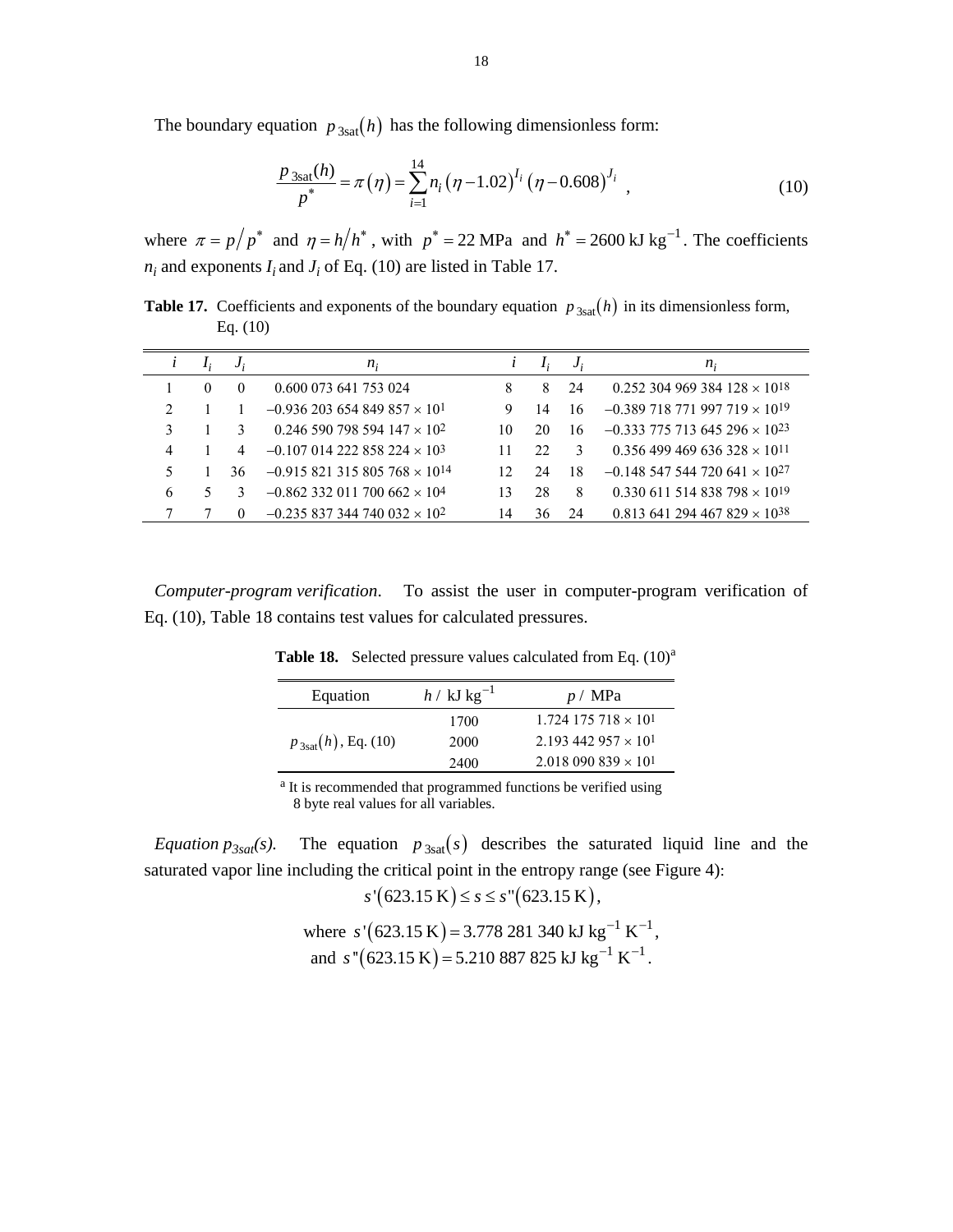The boundary equation  $p_{3sat}(s)$  has the following dimensionless form:

$$
\frac{p_{3\text{sat}}(s)}{p^*} = \pi(\sigma) = \sum_{i=1}^{10} n_i (\sigma - 1.03)^{I_i} (\sigma - 0.699)^{J_i}, \qquad (11)
$$

where  $\pi = p/p^*$  and  $\sigma = s/s^*$ , with  $p^* = 22 \text{ MPa}$  and  $s^* = 5.2 \text{ kJ kg}^{-1} \text{ K}^{-1}$ . The coefficients  $n_i$  and exponents  $I_i$  and  $J_i$  of Eq. (11) are listed in Table 19.

**Table 19.** Coefficients and exponents of the boundary equation  $p_{3sat}(s)$  in its dimensionless form, Eq. (11)

|   |     | <i>n</i> :                                         |    |     |      | $n_{i}$                             |
|---|-----|----------------------------------------------------|----|-----|------|-------------------------------------|
|   |     | 0.639 767 553 612 785                              |    |     | - 14 | $-0.378829107169011 \times 10^{18}$ |
|   |     | $-0.129$ 727 445 396 014 $\times$ 10 <sup>2</sup>  |    | 16. | -36  | $-0.955586736431328 \times 10^{35}$ |
| 3 | -32 | $-0.224$ 595 125 848 403 $\times$ 10 <sup>16</sup> |    | -24 | 10   | $0.187269814676188 \times 10^{24}$  |
| 4 |     | $0.177466741801846 \times 107$                     |    | 28  |      | $0.119254746466473 \times 10^{12}$  |
|   |     | $0.717\ 079\ 349\ 571\ 538\times10^{10}$           | 10 | 32  | 18   | $0.110649277244882 \times 10^{37}$  |

*Computer-program verification*. To assist the user in computer-program verification of Eq. (11), Table 20 contains test values for calculated pressures.

Table 20. Selected pressure values calculated from Eq.  $(11)^{a}$ 

| Equation                 | s / kJ kg <sup>-1</sup> K <sup>-1</sup> | p / MPa                     |
|--------------------------|-----------------------------------------|-----------------------------|
|                          | 3.8                                     | $1.687755057 \times 10^{1}$ |
| $p_{3sat}(s)$ , Eq. (11) | 4.2                                     | $2.164451789 \times 10^{1}$ |
|                          | 5.2                                     | $1.668968482 \times 10^{1}$ |

a It is recommended that programmed functions be verified using 8 byte real values for all variables.

*Numerical Consistency with the Saturation-Pressure Equation of IAPWS-IF97*. The maximum percentage deviation between the pressure calculated from the boundary equation  $p_{3\text{sat}}(h)$ , Eq. (10), and the IAPWS-IF97 saturation-pressure equation  $p_{\text{sat}}^{97}(T)$  has the following value

$$
\left| \frac{\Delta p}{p} \right|_{\text{max}} = \left| \frac{p_{3\text{sat}}(h) - p_{\text{sat}}^{97}(T)}{p_{\text{sat}}^{97}(T)} \right|_{\text{max}} = 0.00043\%.
$$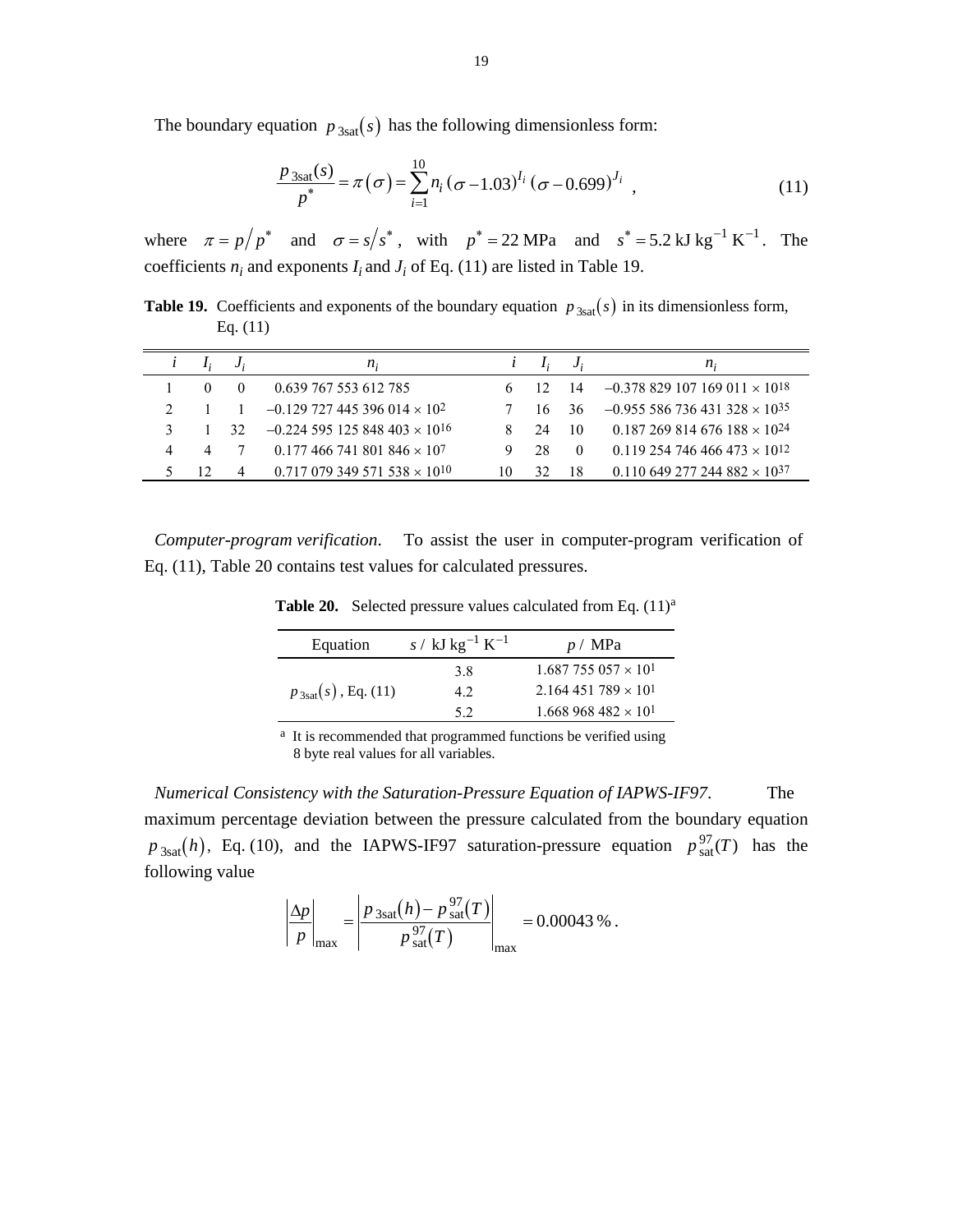The maximum percentage deviation between the calculated pressure  $p_{3sat}(s)$ , Eq. (11), and the IAPWS-IF97 saturation-pressure equation  $p_{sat}^{97}(T)$  has the following value

$$
\left|\frac{\Delta p}{p}\right|_{\text{max}} = \left|\frac{p_{3\text{sat}}(s) - p_{\text{sat}}^{97}(T)}{p_{\text{sat}}^{97}(T)}\right|_{\text{max}} = 0.0033\,\%.
$$

*Consistency of the Backward Equations T(p,h), v(p,h), T(p,s), and v(p,s) with the Basic Equation of IAPWS-IF97 along the Boundary Equations*  $p_{sat}(h)$  *and*  $p_{sat}(s)$ *.* The maximum temperature differences between the backward equations  $T_{3a}(p,h)$ , Eq. (2), and  $T_{3b}(p,h)$ , Eq. (3), and the IAPWS-IF97 basic equation  $f_3^{97}(v,T)$  along the boundary equation  $p_{3sat}(h)$ , Eq. (10), in comparison with the permissible differences are listed in Table 21. The temperature differences were calculated as  $\Delta T = T_3 \left[ p_{3\text{sat}} \left( h_3^{97} \right), h_3^{97} \right] - T$ . The function  $T_3$ represents the calculation of  $T(p,h)$  using the backward equations of subregions 3a and 3b, Eqs. (2) and (3).

**Table 21.** Maximum differences of temperature and specific volume calculated from Eqs. (2), (3), (4), and (5) from the IAPWS-IF97 basic equation  $f_3^{97}(v,T)$  along the boundary equation  $p_{3sat}(h)$ , Eq. (10), and related permissible values

| Subregion | Equation | $\Delta T\big _{\text{tol}}$           | $\Delta T$<br>max       |
|-----------|----------|----------------------------------------|-------------------------|
| 3a        | (2)      | $25 \text{ mK}$                        | $0.47 \text{ mK}$       |
| 3b        | (3)      | $25 \text{ mK}$                        | $0.46 \text{ mK}$       |
|           |          |                                        |                         |
| Subregion | Equation | $\left \Delta v/v\right _{\text{tol}}$ | $ \Delta v / v $<br>max |
| 3a        | (4)      | 0.01%                                  | 0.00077 %               |

Furthermore, Table 21 contains the maximum percentage differences of specific volume between the backward equations  $v_{3a}(p,h)$ , Eq. (4), and  $v_{3b}(p,h)$ , Eq. (5), and the IAPWS-IF97 basic equation  $f_3^{97}(v,T)$  along the boundary equation  $p_{3sat}(h)$ , Eq. (10). The relative differences of specific volume were calculated as  $\Delta v/v = \left(v_3 \left[ p_{3sat} \left(h_3^{97}\right), h_3^{97} \left(-v_3\right)\right] / v$ . The function  $v_3$  represents the calculation of  $v(p,h)$  using the backward equations of subregions 3a and 3b, Eqs. (4) and (5).

The maximum temperature differences and the maximum relative differences of specific volume are smaller than the permissible values. Therefore, the numerical consistency of the boundary equation  $p_{3\text{sat}}(h)$ , Eq. (10), is sufficient.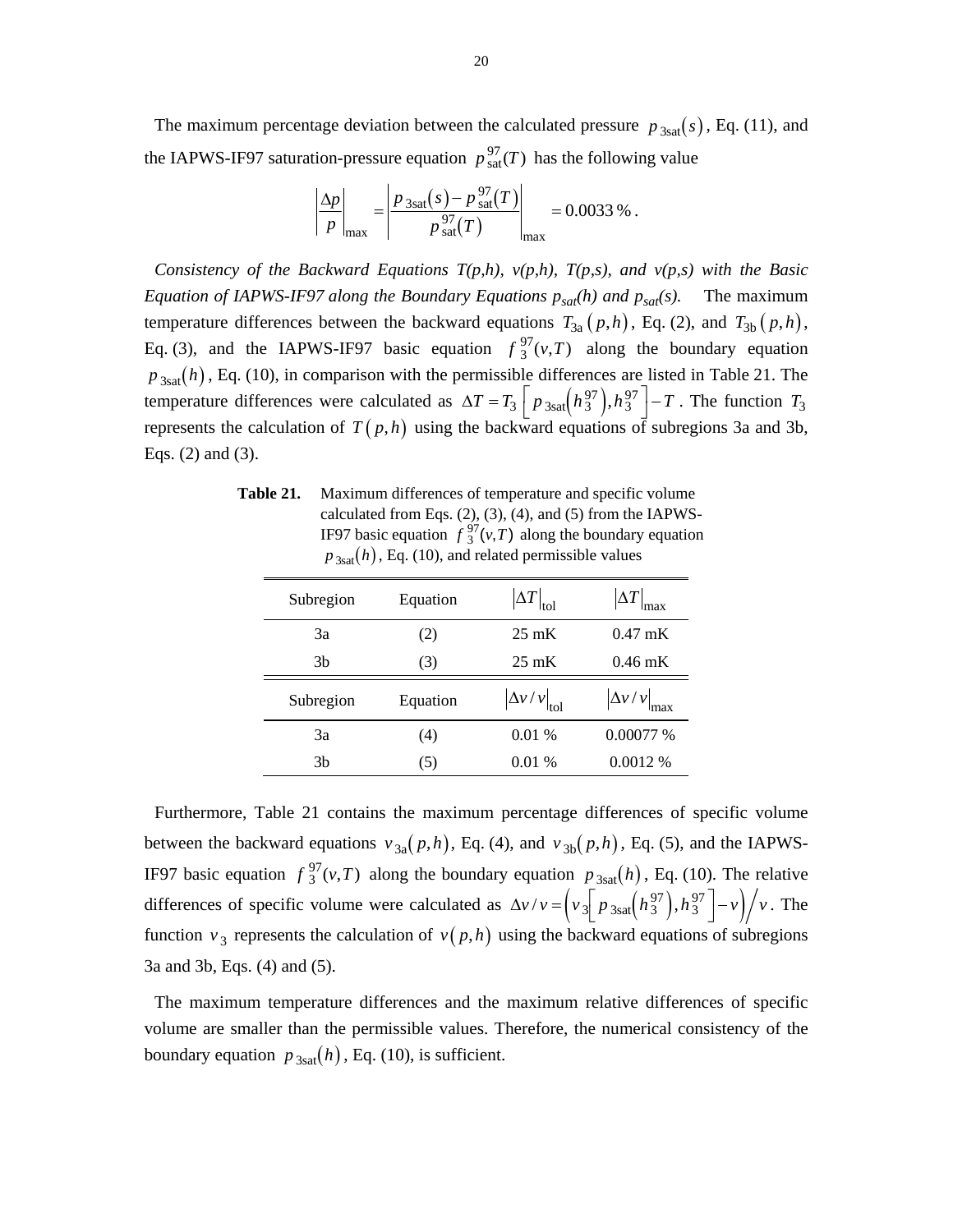The maximum temperature differences between the backward equations  $T_{3a}(p,s)$ , Eq. (6), and  $T_{3b}(p,s)$ , Eq. (7), and the IAPWS-IF97 basic equation  $f^{97}(v,T)$  along the boundary equation  $p_{3sat}(s)$ , Eq. (11), in comparison with the permissible differences are listed in Table 22. The temperature differences were calculated as  $\Delta T = T_3 \left[ p_{3\text{sat}} \left( s_3^{97} \right), s_3^{97} \right] - T$ . The function  $T_3$  represents the calculation of  $T(p,s)$  using the backward equations of subregions 3a and 3b, Eqs. (6) and (7).

| Subregion      | Equation | $\Delta T\big _{\text{tol}}$  | $\Delta T$<br>max     |
|----------------|----------|-------------------------------|-----------------------|
| 3a             | (6)      | $25 \text{ mK}$               | $2.69$ mK             |
| 3b             | (7)      | $25 \text{ mK}$               | $2.12 \text{ mK}$     |
| Subregion      | Equation | $ \Delta v / v _{\text{tol}}$ | $ \Delta v/v $<br>max |
| 3a             | (8)      | 0.01%                         | $0.0034\%$            |
| 3 <sub>b</sub> | (9)      | 0.01%                         | 0.0020%               |

**Table 22.** Maximum differences of temperature and specific volume calculated from Eqs. (6), (7), (8), and (9) to the IAPWS-IF97 basic equation  $f_3^{97}(v,T)$  along the boundary equation  $p_{3sat}(s)$ , Eq. (11), and related permissible values

Furthermore, Table 22 contains the maximum percentage differences of specific volume between the backward equations  $v_{3a}(p, s)$ , Eq. (8), and  $v_{3b}(p, s)$ , Eq. (9), and the IAPWS-IF97 basic equation  $f_3^{97}(v,T)$  along the boundary equation  $p_{3sat}(s)$ , Eq. (11). The relative differences of specific volume were calculated as  $\Delta v/v = \left(v_{3} \left[ p_{3\text{sat}} \left(s_{3}^{97} \right), s_{3}^{97} \right] - v \right) / v$ . The function  $v_3$  represents the calculation of  $v(p,s)$  using the backward equations of subregions 3a and 3b, Eqs. (8) and (9).

The maximum temperature differences and the maximum relative differences of specific volume are smaller than the permissible values. Therefore, the numerical consistency of the boundary equation  $p_{3\text{sat}}(s)$ , Eq. (11), is sufficient.

#### **4.4 Computing Time in Relation to IAPWS-IF97**

A very important motivation for the development of the equations for saturation lines of region 3 was reducing the computing time to determine the region for a given state point  $(p,h)$  and  $(p,s)$ . In IAPWS-IF97, time-consuming iterations, *e.g.*, the Newton method, are required. By using equations  $p_{3sat}(h)$ , Eq. (10), and  $p_{3sat}(s)$ , Eq. (11), the calculation to determine the region is about 60 times faster than that of the two-dimensional Newton method.